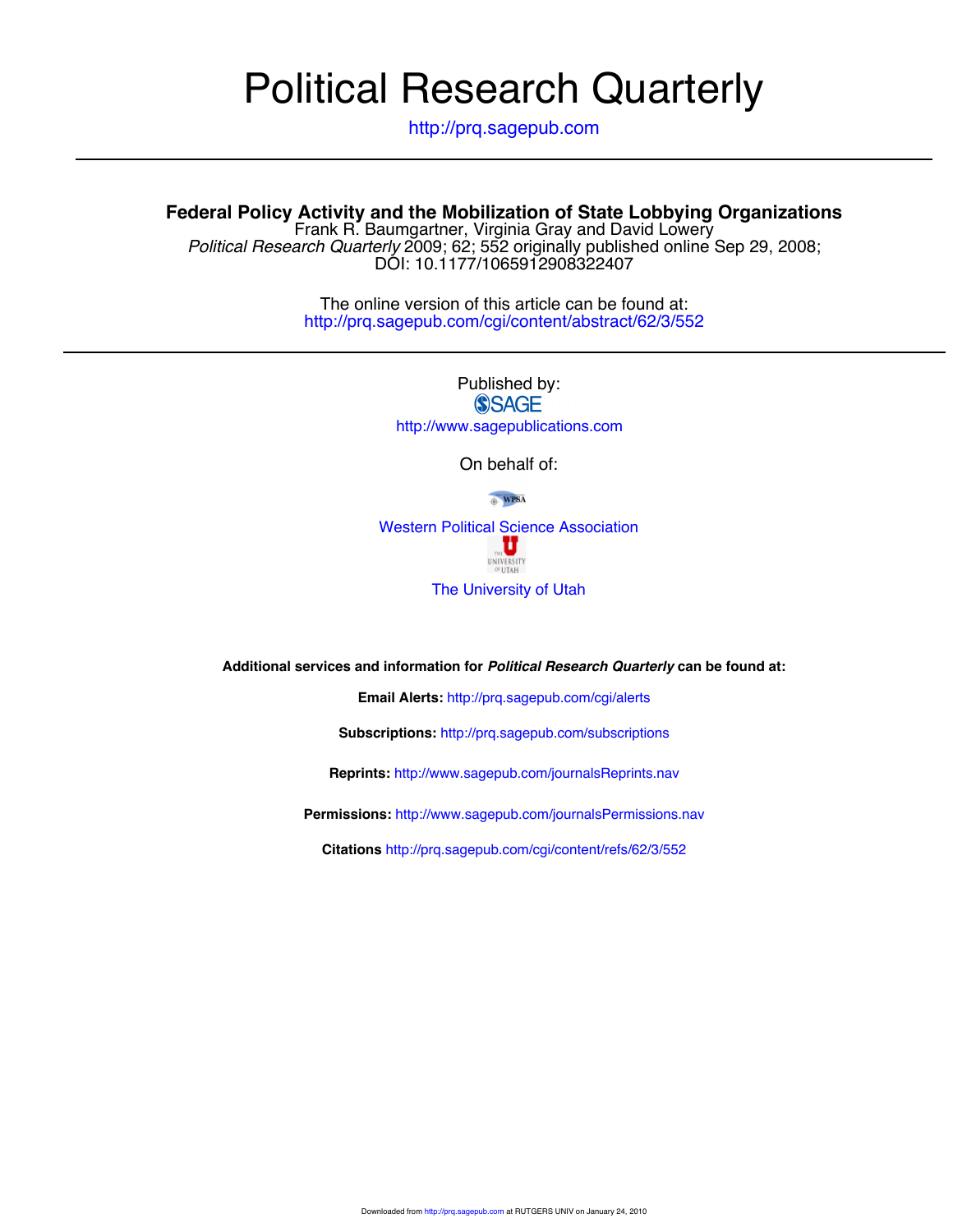# **Federal Policy Activity and the Mobilization of State Lobbying Organizations**

**Political Research Quarterly** Volume 62 Number 3 September 2009 552-567 © 2009 University of Utah 10.1177/1065912908322407 http://prq.sagepub.com hosted at http://online.sagepub.com

Frank R. Baumgartner

*Pennsylvania State University, University Park*

Virginia Gray *University of North Carolina at Chapel Hill*

David Lowery *University of Leiden, Netherlands*

The mobilization of organized interests is affected not only by social and economic "supply" factors but also by government-related "demand" factors. The authors assess the impact of government activity on the mobilization of interests by examining how federal policy activity stimulates lobbying activity in the states. Empirically, they do this by introducing the federal hearings data used by Leech et al. into the model of state lobbying registrations used by Gray et al. The authors find that congressional hearings in a particular issue area have significant—albeit complex effects on the mobilization of state interest organizations in that same area.

*Keywords: Congress; interest groups; agenda setting; policy diffusion*

As government activity expands into areas previ-ously not the objects of public policy, interests are created and interest organizations are mobilized (Jones and Baumgartner 2005). Thus, many social or economic organizations that may once have had no interest in public policy and did not lobby become politically active as public policy affects them. This governmental activity may be either welcome or viewed with hostility. In either case, organizations that were just associations or institutions such as business firms become "interest organizations" as their private wants have intersected with public policy (Heinz et al. 1993, 24). Indeed, while the "interest-group explosion" of recent decades was surely mostly a social or private economics phenomenon, once established these newly mobilized organizations often sought to monitor or to influence the future growth and development of programs that affected them. Baumgartner and Mahoney (2004) documented such coevolutionary linkages between group and state mobilizations in several issue areas, including the environment, civil rights, the elderly, and human rights, in addition to the women's movement (also see Baumgartner and Jones 1993, chap. 9; Campbell 2005; Mettler 2005; Skocpol 1992; Soss 2002) .

This coevolutionary pattern may develop for several reasons. Most directly, Walker (1991) noted that government can act as a patron or catalyst for the

creation of new groups. He also noted the role of national policy networks and professional communication patterns that take place during the process of policy diffusion, an idea that is central to our analysis (Walker 1969). But an even shorter-term element is evident in the work of Leech et al. (2005), who observed that congressional hearings were strongly related to the number of organizations registering to lobby at the federal level, after controlling for economic and other factors expected to account for mobilization. During periods with more congressional hearings, more organizations lobby.

We follow directly on Leech et al. by linking the policy agendas data they use, which measure annual

Frank R. Baumgartner, Professor of Political Science, Pennsylvania State University; e-mail: Frankb@psu.edu.

Virginia Gray, Professor of Political Science, University of North Carolina; e-mail: vagray@email.unc.edu.

David Lowery, Professor of Public Administration, Leiden University; e-mail: dlowery@fsw.leidenuniv.nl.

**Authors' Note:** We appreciate the support of Galen Irwin in facilitating our collaboration. Baumgartner acknowledges the support of National Science Foundation Grants 0111611 and 0111224 for data collection, Bryan Jones and Beth Leech for related research projects from which this article draws, and the Camargo Foundation for a fellowship during which this article was drafted.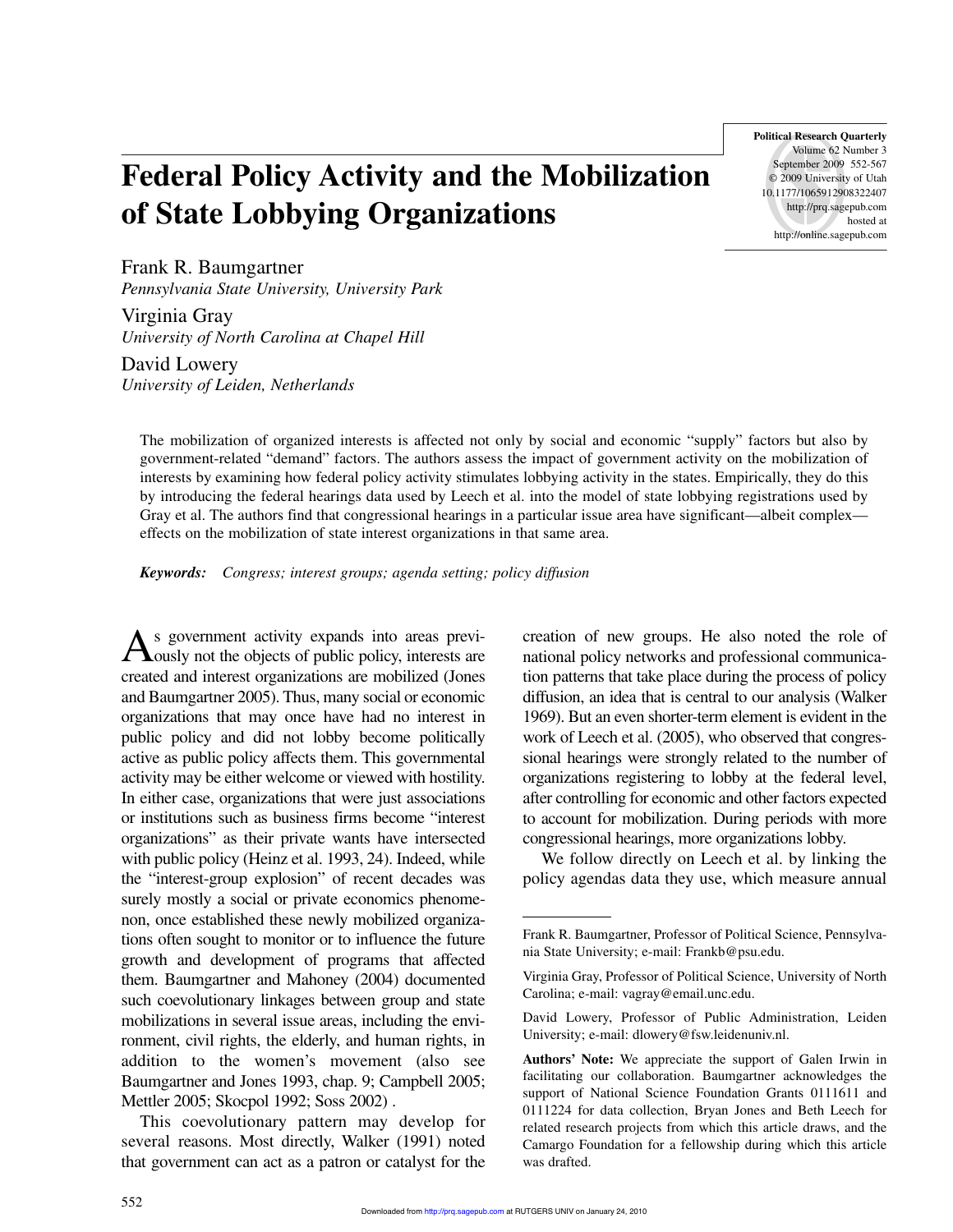fluctuations in congressional policy activity across different issue areas, to state-level interest-group mobilization. By doing so, this project contributes to the literature on vertical policy diffusion, as policy attention is a necessary precursor to policy diffusion. We are not the first to study this phenomenon. But prior work has focused on specific policy areas with somewhat mixed results (Mossberger 1999; Hecht 2001; Tews, Busch, and Jorgens 2003; Daley and Garand 2005; Shipan and Volden 2006), though the most recent study of five health and welfare innovations did find vertical diffusion a stronger explanation than horizontal diffusion (Karch 2007). A broader view across multiple policy areas may help us to reconcile some of these mixed findings. We first discuss several ways in which policy attention at one level of government might be linked to another and consider several different forms it might take. We then introduce the model of state-level lobby registrations using 1999 measures of the density of organized interests and a measure of congressional hearings activity over several years. Several versions of the enhanced pooled state interest guild model are then tested to isolate the nature of the linkage between congressional activity and state lobbying. We conclude the analysis by considering further questions about cross-level linkages of state and national policy systems.

## **National Influences on State Lobbying**

Let us start with the *null hypothesis* that congressional activity and lobbying in the states may well be unrelated. There has been a growing nationalization of state lobby communities in the sense that they are all now responding similarly to a common set of predictors (Lowery and Gray 1994b). And scholars have noted the key role of state affiliates of national federations in linking state and national interest systems (Thomas and Hrebenar 1992; Skocpol et al. 1993). Yet state interest communities remain extremely parochial in being dominated by local rather than national or regional organizations. The vast majority of lobbying organizations are registered in only one state (Wolak et al. 2002). Accordingly, we might well expect that they would be much more attentive to issues in their home states and not to those attracting congressional attention. Furthermore, it is not clear that state and national policy agendas are so tightly linked. States' policy agendas vary considerably (Gray, Lowery, Fellowes, et al. 2005) despite ever more rapid policy diffusion, something that would not be true if all states reflected a single national pattern of policy attention. But even if state agendas

move together, much of what attracts state legislators' attention may well not be what concerns their national counterparts. It would seem unlikely, for example, that congressional attention to nuclear proliferation policy would stimulate a great deal of lobbying on this topic in the states. And last, given Baumgartner and Jones's (1993) punctuated equilibrium model, legislative agendas are quite sticky, changing only periodically and with some difficulty. If so, then it is not clear that state policy agendas would respond contemporaneously to national-level activity. *In sum, there are plenty of good reasons to not expect to find a strong relationship between levels of congressional policy attention and activity and state lobbying.*

On many issues, however, state and national attention is hardly segmented in a classic layer cake fashion (Grodzins 1966). Many state issues—including HMO regulation, the death penalty, abortion, and even the fate of Terry Schiavo—have drawn congressional attention. Federal actions or inactions on all of these issues take place alongside independent state activity. For others, such as the Defense of Marriage Act of 1996, initial federal activity stimulates state legislation. And still other national laws, such as the No Child Left Behind Act of 2001 or the Personal Responsibility and Work Opportunity Act of 1996, seem to reverberate through the halls of state capitols in the years following passage as states struggle with their many intended and often unintended consequences. All of these subsequent state actions were associated with the mobilization of organized interests, a process kick-started by federal activity. Yet if federal activity and state lobbying are connected, it also seems that such linkages might come in several different forms that go beyond the simple federal cause and state effect noted until now.

The first is a simple *contemporaneous effect* with both levels of government and their systems of organized interests struggling simultaneously with a common policy disturbance. In this view, lobbying activity and legislative agendas at all levels reflect less each other than real policy issues facing society. Truman (1951, 511), of course, identified the locus of mobilization in disturbances in society. Organized interests engage in political activity to secure redress on these disturbances. More to the point, it is not obvious that organized interests seek such redress at different levels of government in a sequential fashion. Moreover, legislative entrepreneurs at all levels of government have powerful incentives to monitor their constituents' concerns (Wawro 2000; Weissert 1991; Mintrom 1997). Political parties at all levels too win elections by finding issues on which to campaign (Rabinowitz and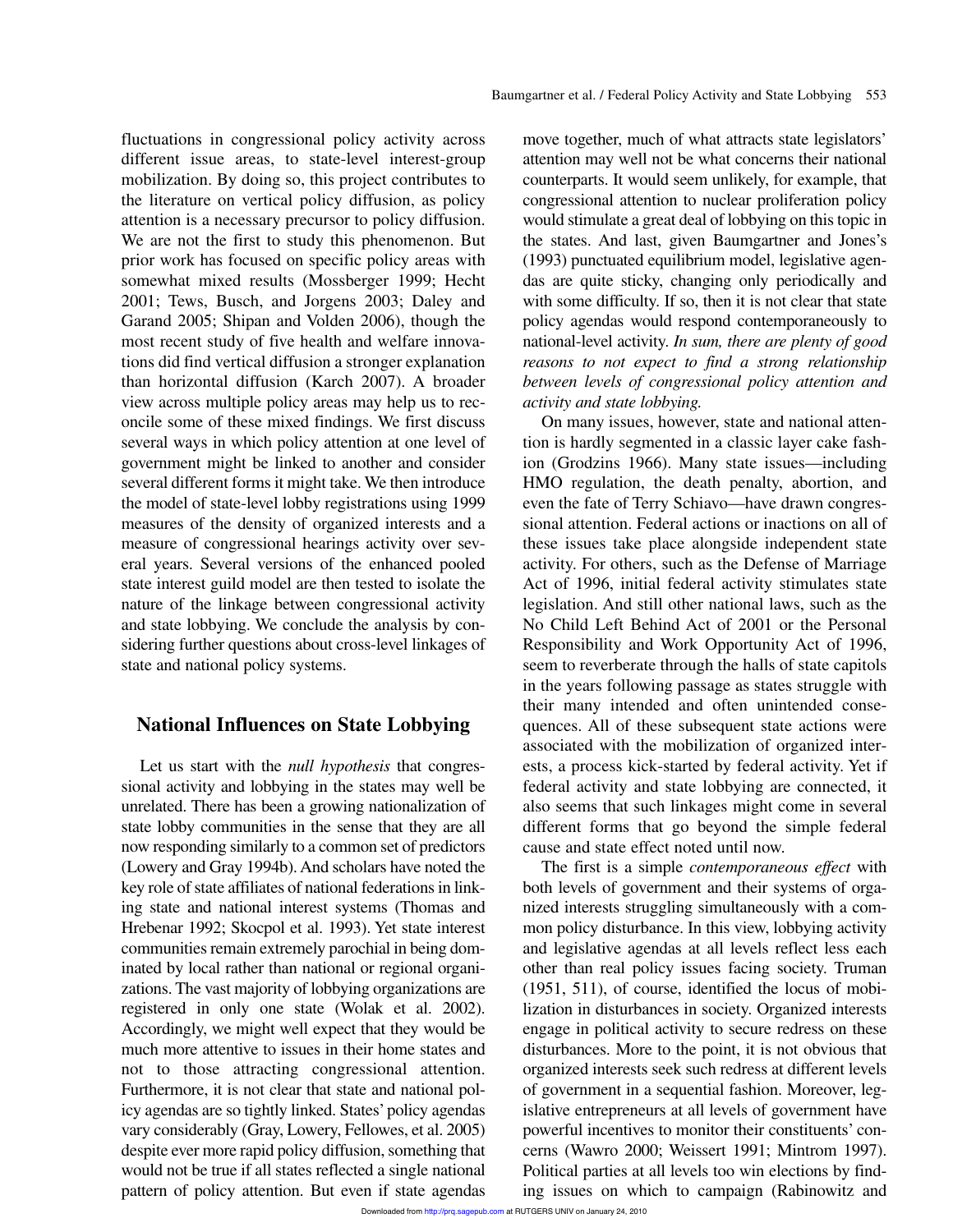Macdonald 1989). *If legislators, parties, and organized interests at all governmental levels respond swiftly to the same disturbances in society, then we should see the volume of lobbying activity, or the density of organized interests, and the content of legislative agendas at both the national and the state levels changing in a contemporaneous and noncausal manner reflecting the public's concerns.*

A second possible form of linkage is as a *substitution effect*. In this case, policies are pursued in different venues provided by our federal structure of government in a sequential fashion. This idea was noted by Truman (1951, 323) and further developed by Morton Grodzins (1966), who argued that federal systems can be viewed as structures with many cracks through which influence may be exercised. Patterns of influence impeded at one level may find opportunities for influence at another. Indeed, state officials often frame their attention to problems as a response to federal inaction.<sup>1</sup> Thus, in justifying his state's more rigorous than average environmental laws, former California governor Gray Davis (2002, A15) noted, "The federal government and Congress, by failing to ratify the Kyoto treaty on global warming, have missed their opportunity to do the right thing. So it is left to California, the nation's most populous state and the world's fifth largest economy, to take the lead."

But an even better example concerns health care policy. Following the 1994 failure of President Clinton's comprehensive health care proposal, federal attention to health care seemed at an impasse. Congress was unable to address even less comprehensive health care issues, such as criticisms of HMOs or the increasing inability of seniors to pay for prescription drugs.2 Scholars such as West, Heith, and Goodwin (1996) and Weissert and Weissert (2002) and journalists such as Johnson and Broder (1996) assigned primary blame for the Clinton fiasco and much of the next decade's stalemate to powerful interests representing the health care industry. As a result of this stalemate, however, the states paid increasing attention to health care policy. Following the demise of the Clinton proposal, many acted by the late 1990s to provide their own prescription drug programs (Gray, Lowery, and Godwin 2007b), to adopt a number of new and rigorous regulations of HMOs (Gray, Lowery, and Godwin 2007a), and to take a number of partial (if usually faltering) steps toward the provision of comprehensive health care to their citizens (Gray, Lowery, Godwin, et al. 2005). Whether as a cause or as an effect of all of this state attention to health care policy, organized interests

rapidly shifted their attention from Congress to state capitols. Indeed, the health interest sector or guild in the states grew more rapidly than any other during the 1990s (Lowery, Gray, and Fellowes 2005b). *The key point, however, is that we might well expect a lack of congressional activity on an issue to stimulate statelevel attention to it on the part of either state officials and/or state interest organizations.* The best current example is immigration, where in reaction to Congress's failure to act in 2007, over 1,100 immigration-related bills have been introduced in the fifty state legislatures thus far this year (National Conference of State Legislators 2007), and 170 of them have been enacted into law (Keiderman 2007); both the passage and the introduction numbers are double those of 2006.

A third and we think more typical relationship between congressional legislative activity and the mobilization of state lobbying is a *stimulation effect* reflecting many of the examples we noted earlier. That is, congressional activity at time 1 may lead to state lobbying activity at a later time. Activity in Washington will necessarily stimulate state lawmaking in situations, such as the No Child Left Behind Act, where federal acts have significant consequences for state laws and regulations. In other cases, such a linkage may better reflect a diffusion of legislative entrepreneurship, where state legislators see that there is electoral hay to be made in following a path already trailblazed by a member of Congress. Indeed, state interest organizations may mobilize for similar reasons, learning from watching members of Congress. Congressional legislative activity may also stimulate mobilization of state interest organizations in line with Richard Nathan's cyclical theory of federalism, $3$ whereby those adversely affected by legislative proposals under consideration at the federal level may mobilize in the states to protect themselves. Similarly, those encouraged by the emergence of an issue at the federal level may decide that the time is ripe to push for similar actions in their state. In sum, *legislative activity at the federal level may have a strong effect on the mobilization of interests at the state level.*

Stimulation may come in two types, direct and indirect. The *direct* stimulation effect is that organizations mobilize in the states to become involved in policy domains where they see that federal activities are increasing; they may want to influence state-level implementation or to counter federal involvement by enacting state policies working in the opposite direction, or they may see federal involvement as a sign that political winds favor a state initiative as well. In any of these cases, whether seeking to amplify, modify, or rectify the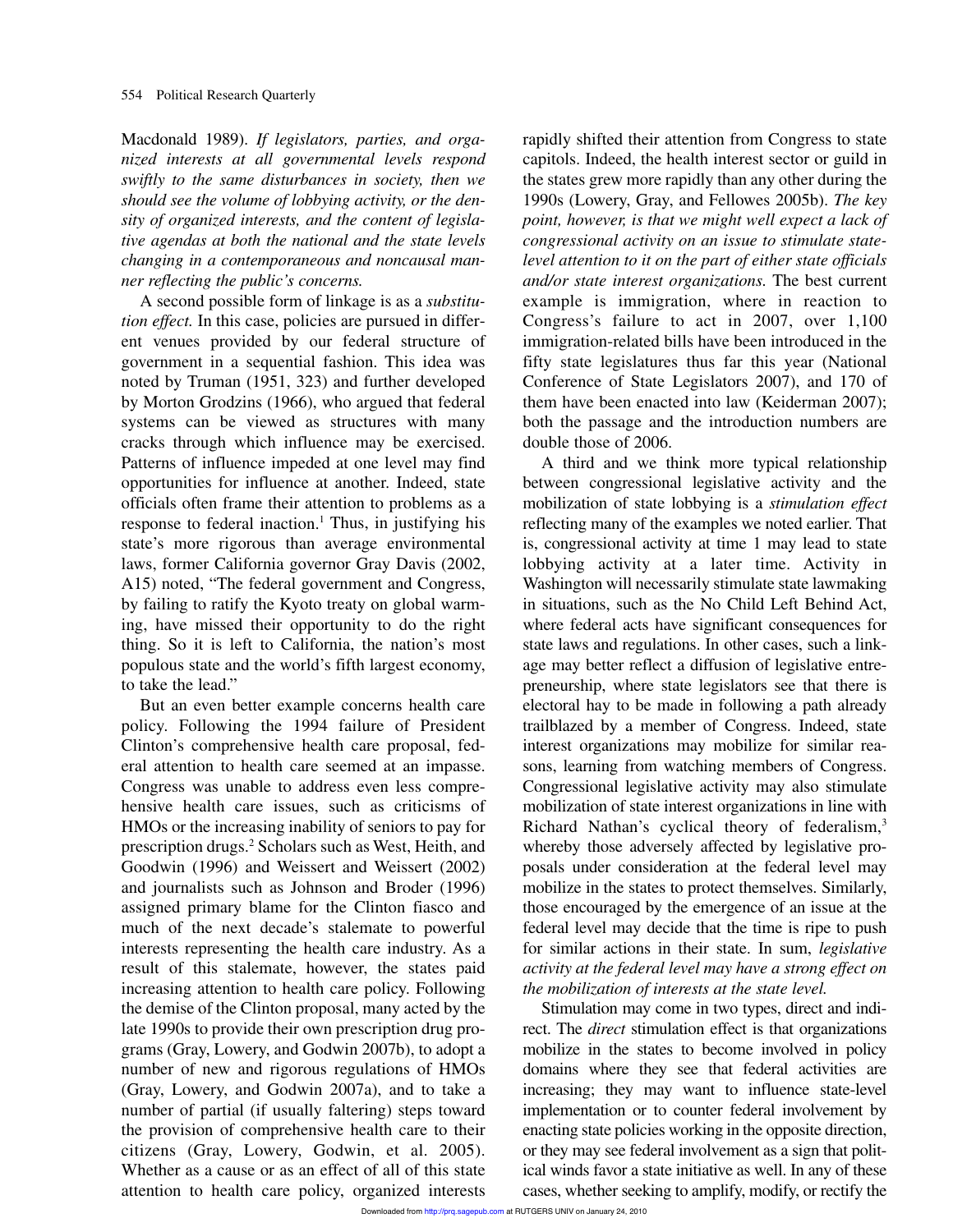federal policy activity, federal activity leads directly to the mobilization of interest organizations. The *indirect* effect is that federal policy activity may cause increased state-level legislative activity. This lawmaking activity at the state level naturally increases lobbying activity in association with it. While activity in Washington may ultimately be responsible for mobilization, the more proximate cause is a change in the pattern of policy attention in the states.

There are strong reasons to suspect that the third hypothesis, the stimulation effect, is most prevalent. In any case, we can devise simple tests to compare the null, the spurious (contemporaneous), the substitution, and the stimulation hypotheses, and we do so below. To do so, we posit two additional expectations in line with the two mechanisms discussed in the previous paragraph. *First, in line with Nathan's expectations, we expect the federal stimulation effects to be stronger in those policy domains where federal involvement is greater than in those where states traditionally act more autonomously.* As we noted above, where federal activities focus on foreign affairs, nuclear nonproliferation, trade, or other issues treated exclusively at the national level, this should have little impact. Similarly, states may be involved in regulation of occupations or professions, in regulation of critical functions such as insurance, in running large public enterprises such as prisons where state policy is almost completely independent of any federal policy, as the federal government is not a financial partner in these issue areas, nor is it otherwise involved. Within those issue areas with greater state–federal partnership or interference, patterns of communication within professional communities may be more nationalized, and we would therefore expect stronger stimulation effects in these areas. If for no other reason, states are often charged with implementing policy changes adopted at the federal level in such mixed policy domains, and these implementation efforts will attract lobbying activity.

*Second, the stimulation effect should be stronger in those states with more professional legislatures given that professional networks of communications are tighter in those legislatures and that politicians in these states would welcome the appearance of issues whether supportive of or in opposition to federal activity—as a means of promoting their own careers.* More professionalized legislatures have larger staffs and more professionally oriented legislators with greater resources to stay abreast of policy developments nationally. Thus, compared to nonprofessional legislatures, communications should be more complete, and linkages from the federal to the state level should be

more firmly in place. Legislative entrepreneurship, we noted already, is important in both Congress (Wawro 2000) and the states (Weissert 1991). And one important shortcut to monitoring the policy environment for issues to promote is to monitor what other politicians in other legislatures are talking about (Mintrom 1997). It is a very small step to suggest that such policy monitoring also occurs across levels of government. Indeed, research on specific policy areas has found evidence of diffusion of policy innovations running in both directions across nearly all levels of government (Mossberger 1999; Hecht 2001; Tews, Busch, and Jorgens 2003; Daley and Garand 2005; Shipan and Volden 2006; Karch 2007). Indeed, Shipan and Volden (2006) found that such vertical diffusion is linked to levels of legislative professionalism. Furthermore, more professional legislatures may have greater staff resources and be better connected to national policy communities. So we would expect the stimulation effects to be stronger in states with professional legislatures.

# **Exploring State–Federal Linkages: Data and Operationalizations**

Our empirical approach builds on previously conducted research at both the state and federal levels. Leech et al. (2005) examined how hearings activity in Congress influences the lobbying activities of Washington interest organizations. Similarly, Gray, Lowery, Fellowes, and Anderson (2005) showed how the size of state legislative agendas, as measured by bill introductions, influences state lobby registrations. While using quite different measures, both studies found that legislative activity promotes lobbying activity. We examine how national legislative activity influences the demand for lobbying at the state level by introducing the congressional hearings data from the Policy Agendas Project (www.policyagendas.org) into the model of state lobbying registrations used by Gray and colleagues. More specifically, our analysis builds on Gray et al.'s test of the energy-stability-area (ESA) model of interest system density using a pooled model with interest guilds and fifty states. Their dependent variable—the main focus of our analysis—was lobbying activity as measured by state lobby registrations across fifteen interest guilds in  $1997<sup>4</sup>$  We measure interest activity with the density of lobby registrations by interest guilds in 1999. The lobby registration data have been more fully described elsewhere (Lowery and Gray 2001).<sup>5</sup> Not all of the registration data discussed in that earlier study could be used in the Gray et al. analysis. Of the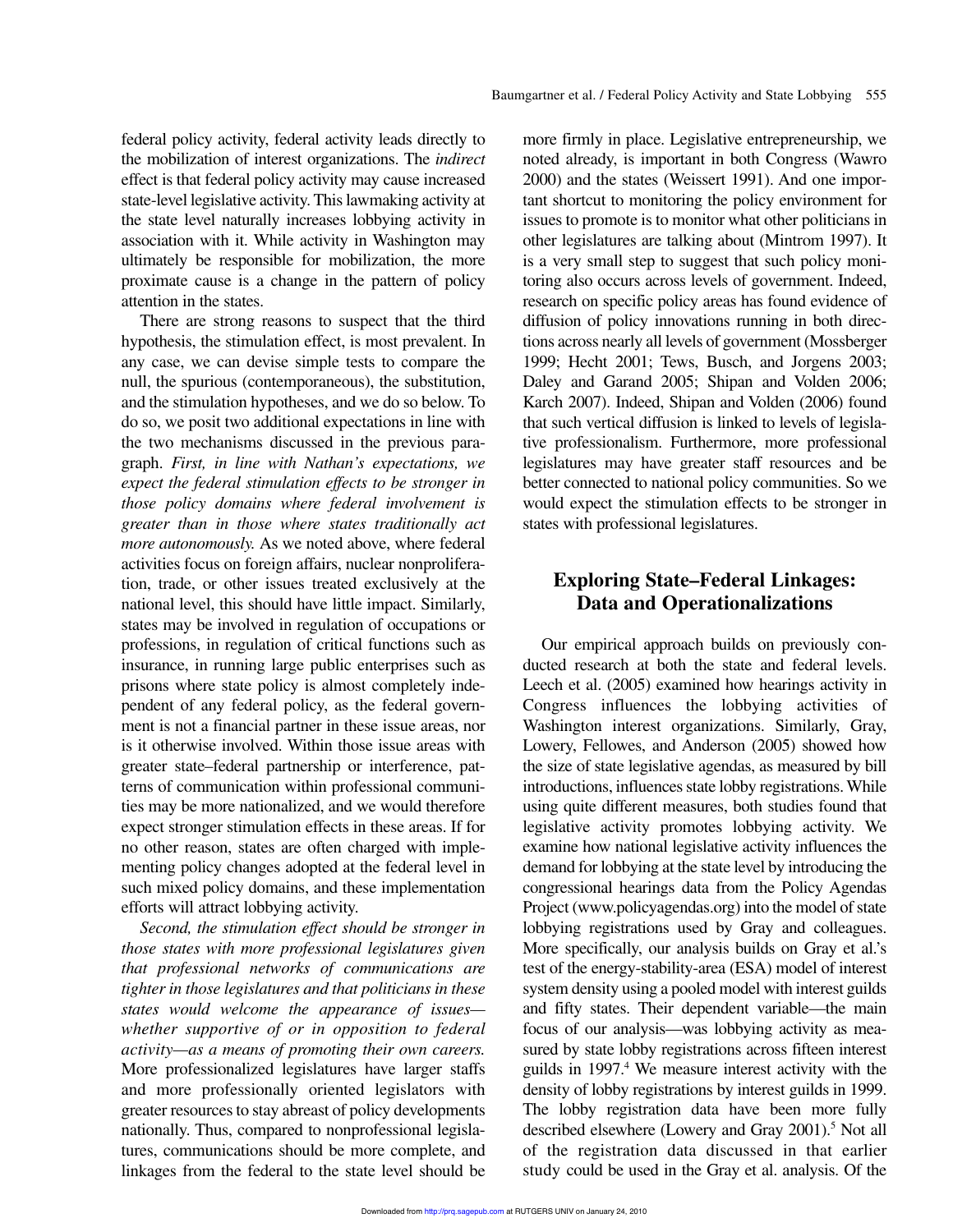twenty-six categories of interest guilds in the population, Gray et al. excluded several smaller guilds or economic sectors because they could not be readily linked to a guild-specific component of gross state product (GSP), their measure of the area or supply term of the ESA model.<sup>6</sup> In the end, they analyzed sixteen interest guilds representing banking–finance, construction, communications, hotels and restaurants, agriculture, manufacturing, legal, transportation, insurance, health, utilities, natural resources, education, local government, welfare, and sports and recreation, representing 76.09 percent of registrants.7 Four additional guilds are dropped from our analysis here (manufacturing, hotels and restaurants, construction, and sports) because they could not be readily matched with an exclusive set of the congressional hearings data, which we discuss further below. In the end, our pooled analysis examines twelve interest guilds with a total of 22,686 lobby registrations, or 61.38 percent of state lobbying communities in 1999.

The key independent variables beyond the hearings measures are the area and energy terms of the ESA model (Lowery and Gray 1995). As the potential membership of an interest guild increases, it is expected to support a larger number of lobby registrations. But this relationship is also expected to be curvilinear or density dependent, with the rate of growth of lobby registrations in response to increases in the size of the potential membership of a guild expected to slow as the size of the potential membership becomes larger.8 Gray and Lowery have used a variety of measures in polynomial specifications to test the density dependent impact of variations in the size of the potential membership of guilds across states.<sup>9</sup> All produce similar findings, with the choice among them largely dependent on the availability of data at different levels of aggregation. In this analysis, we need to assess the relationship between the size of the potential membership of guilds and lobby registrations across states and guilds. We opt, therefore, for an intermediate measure of the size of the potential membership of the interest guilds: the 1997 GSP generated by each guild in each state.<sup>10</sup> Guild-specific GSP is included in a polynomial specification, with its nominal value expected to have a positive association with registrations and its squared value a negative coefficient.

Lowery and Gray (1995) use two measures of the energy underlying the mobilization of state interest organizations. The first is *interest uncertainty.* As party competition increases, the likelihood of sudden policy change increases. This uncertainty should encourage both those favored by current policy as well as those disadvantaged by the status quo to engage in political activity. Lowery and Gray tap interest uncertainty with a folded Ranney index of party competition. We measure party competition with a folded Ranney index for the 1995 to 1998 period (with the values of nonpartisan Nebraska as the average of the values of its neighbors). Since this measure is inversely coded, negative coefficients indicate that party competition promotes mobilization. Lowery and Gray's (1995) second energy term concerns *constituent interest,* the specific concerns of a guild that are its focus for lobbying. This measure builds on the strategy originally pioneered by Bowling and Ferguson (2001), measuring constituent interest by the size of the issue agenda of concern to each guild by the number of bills considered in state legislatures in 1999 tapping issues of concern to it.<sup>11</sup> The bill count data were collected from the State Full Text of Bills database on Nexis Academic Universe.<sup>12</sup> In most cases, we used their search terms to code the number of times that a state bill was considered with content germane to each guild's interests.<sup>13</sup> In some cases, however, additional subject search terms were created when the provided search terms did not include a term corresponding with our guild topics. The finance guild, for example, includes both banks and real estate organizations. In such cases, multiple search terms were employed to tap this diversity.<sup>14</sup>

So far, all of the measures were employed by Gray, Lowery, Fellowes, et al. (2005) in their analysis of the demand for state interest organizations. The critical innovation of this analysis is the inclusion of data on congressional hearings as used by Leech et al. (2005). At the federal level, lobbyists must disclose their activities in each of seventy-four different policy domains. Leech and colleagues took the numbers of congressional hearings as compiled in the Policy Agendas Project and matched them with as many of these seventy-four issue areas as possible. The Policy Agendas Project categorizes hearings into 226 distinct subtopics, and Leech and colleagues were able to establish fits for about two-thirds of the policy topics, covering 85 percent of the lobbying activity. Here, we do the same thing for the state interest guilds as previously identified by Gray et al. The Web appendix with this article (http://prq.sagepub.com) shows the correspondences between the agendas data and the interest guilds. Twelve guilds are used in the analysis, representing 22,686 or 61.38 percent of the total number of lobby registration by organizations in the states in 1999.

We examine two sets of measures of congressional hearings: 1998 and 1999. Generally, we expect the 1999 hearings measure to tap a *contemporaneous*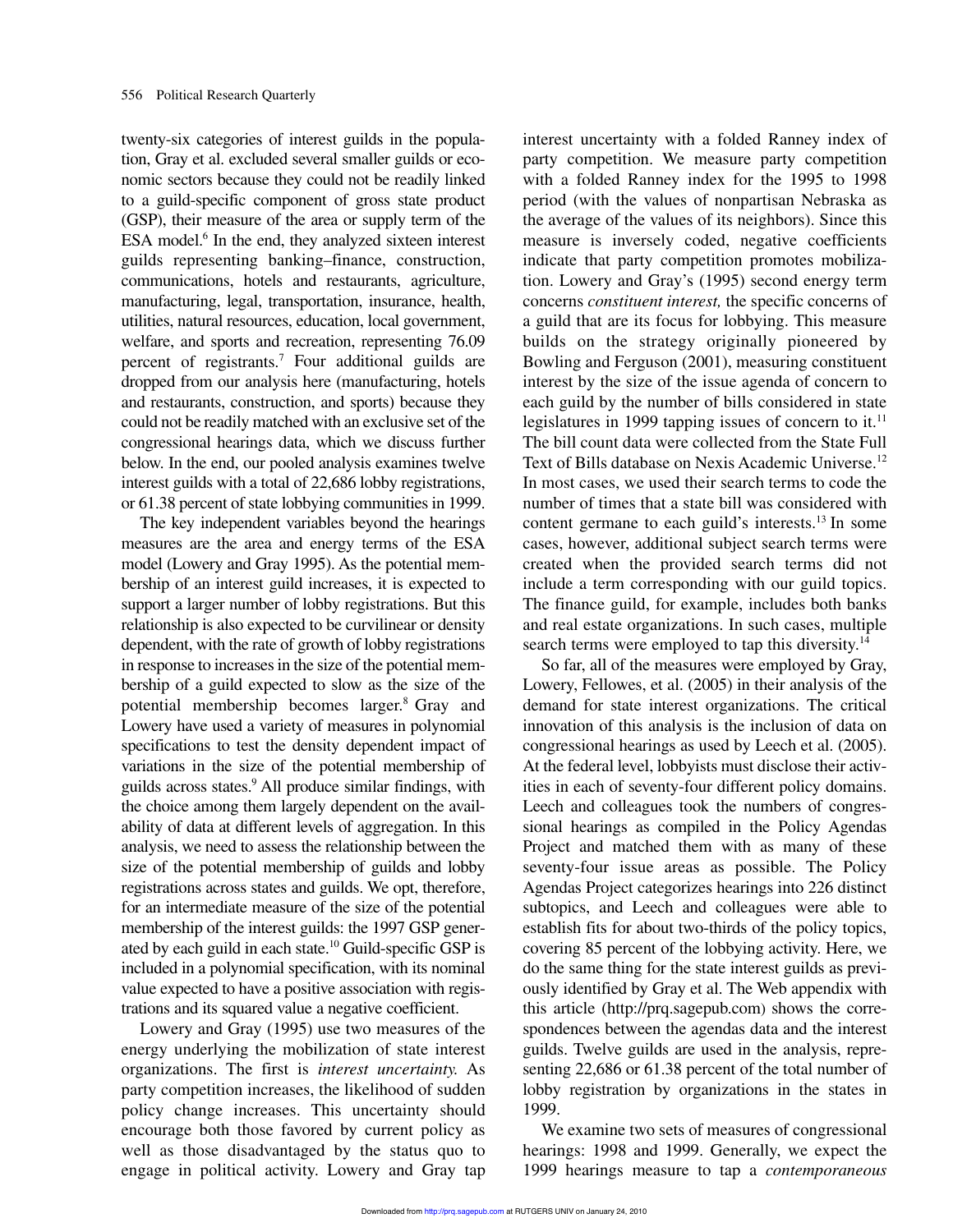impact of policy issues on federal and state agendas given that there would have been no time for federal activity within 1999 to diffuse to state-level mobilization of organized interests in the same year. In contrast, we expect the 1998 hearings measure to tap a vertical diffusion process, whether in the form of a substitution or a stimulation effect given that time would have allowed for a lagged response of one level of government to the other. In practice, however, we will see that sorting out these effects is somewhat difficult given that 1998 and 1999 hearings are correlated at the .95 level. We also examined longer lags with hearings data from 1996 and 1997, and we also examined combining the annual measures into biannual counts over four years. These longer lags had little impact on our findings. Thus, we do not report these results.

Our theoretical analysis also suggested several possible interactions. We suggested that the impact of federal hearings on the mobilization of state interest organizations might be especially great in those policy areas where federal involvement is higher and in states with professional legislators. We use quite straightforward measures of each, although we will see that they generate very strong findings. We measure federal involvement with a simple dummy variable scored one identifying five of the twelve policy areas—health, agriculture, education, transportation, and welfare—as more strongly influenced by federal policy than the others listed in the Web appendix (http://prq.sagepub.com). Our judgment is based on the extent to which the federal hearings listed in the Policy Agendas Project suggest that federal financial support or regulations would greatly assist, overlap with, or interfere with similar programs operated by the states. In agriculture, the thirty-five hearings covered farm subsidies, agricultural trade and exports, the plight of the family farm, and the status of the migrant worker, all areas that affect farm programs operated by state governments. The forty-two education hearings coded by the Policy Agendas Project took up a wide variety of topics that vitally affect state education policy at all levels, from Head Start to bilingual education, special education, foreign language training, science education, testing and performance standards, programs for the gifted and talented, distance education, desegregation of schools, charter schools, funding of libraries, arts and humanities education, the Elementary and Secondary Education Act, and a variety of programs in higher education including loans and grants to students, the GI bill, construction funds for college buildings, and National Defense

Education Act funding. Federal hearings in the domain of health numbered ninety-eight, and they considered numerous issues that affect states' abilities to reform their health care systems, for example, the impact of the Employee Retirement Income Security Act on the regulation of HMOs, the Medicaid program, and the rising cost of prescription drug coverage (thirty-one states have such programs for seniors). In the transportation area, the fifty-six federal hearings focused on issues of interest to states such as the interstate highway program, federal aid for highway construction, mass transit grants, maintenance funds for bridges, beautification of highways, speed laws, and drunk driving laws. In the welfare area, Congress completed its conversion of the Aid to Families with Dependent Children program to the Temporary Assistance for Needy Families program, a major overhaul of state welfare programs, changing entitlement programs to block grants and time-limited programs during a total of thirty-seven hearings. Also, hearings were held on child nutrition and women's programs of interest to states.

In comparison, the seven remaining policy domains that are a match between the Policy Agendas Project and the State Lobbying Project are policy areas in which the actions of the federal government and state governments are not as tightly linked. These seven domains are banking and finance, communications, government, insurance, law, natural resources, and utilities and energy policy. In most of these domains, the federal government regulates private behavior; it is neither as great a funding source nor as much a joint regulator. The one exception is government operations, which refers to federal government procurement, efficiency, and the like, but again not an activity that affects state governmental operations. One indicator of the difference between the two sets of hearings is that overall the federal grants in aid to state and local governments are much higher for the five policy domains selected as tightly linked than for the seven policy domains marked as less tightly linked. In 1998, the federal government transferred \$105.8 billion for health, \$36.5 billion for education, \$26.1 billion for transportation, \$58.8 billion for welfare, and \$668 million for agriculture (U.S. Census Bureau 2000, 304). The only surprise here might be that agriculture expenditures are so low, but the federal government agricultural presence in states is much more pervasive than just grant-in-aid programs, considering the Agricultural Extension Service with agents available to help farmers in each county, the presence of a land-grant university in each state, federal regulations on pesticides, hog farming, and so on. In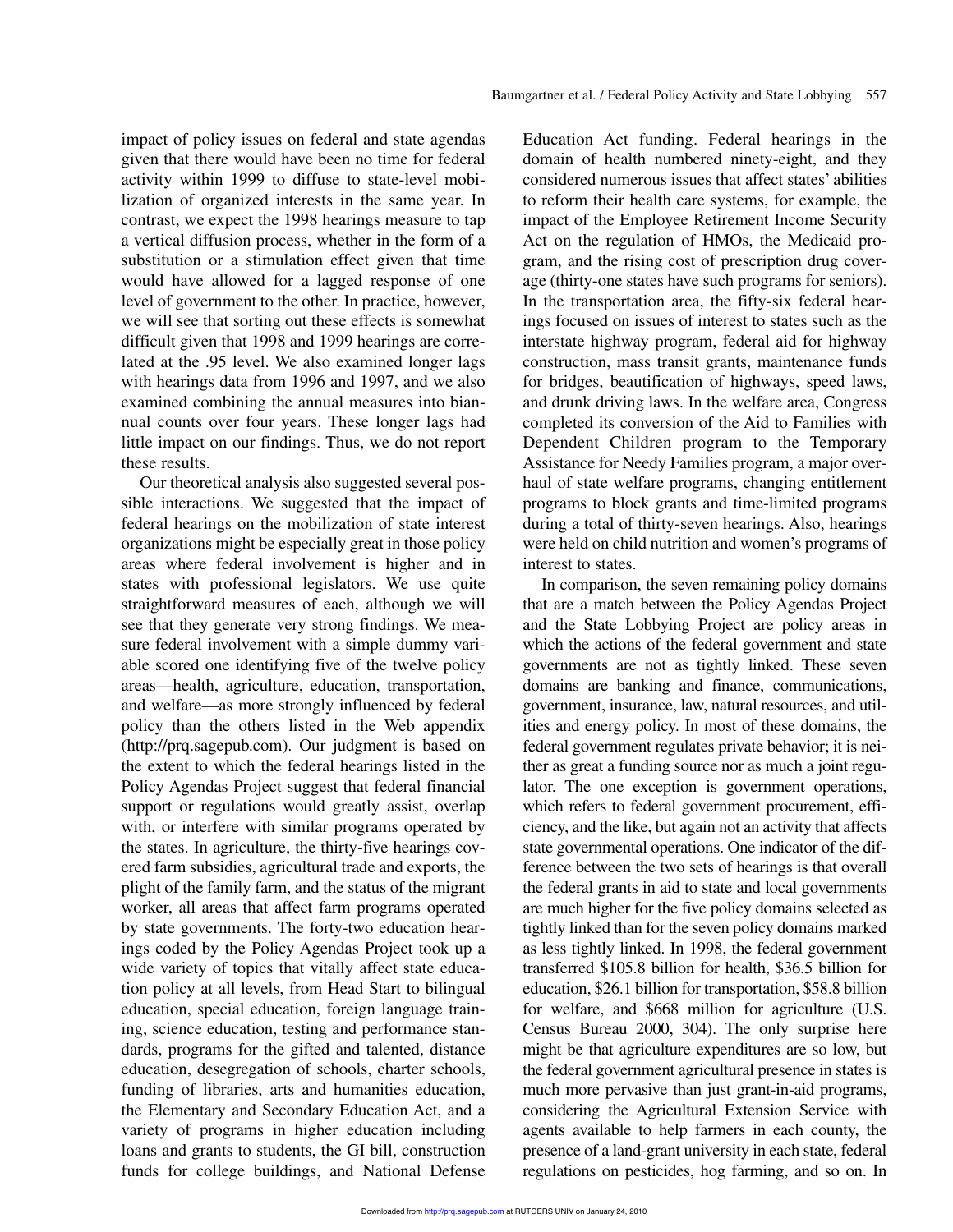contrast, the amounts of federal grants in aid to the seven more loosely coupled policy domains are much less: utilities and energy received \$424 million, natural resources got \$1.0 billion, law got \$3.7 billion, and the remaining four domains are not large enough to be reported in a summary table in the census (U.S. Census Bureau 2000, 304).

Moreover, we examined the topics of the congressional hearings themselves in the seven policy domains thought to be more separate from state governments. In the twenty-eight hearings held on banking and finance, none appeared to focus on state banks; all were about national problems. The fiftyfive hearings on communications covered a broad range of issues from cell phones to long-distance carriers to competition among different carriers, but none of them were specifically on state matters. The government hearings numbered fifty-five, and they extended over the widest range of issues, including federal employee rights to various benefits and reviews and audits of agencies, especially the IRS and OMB, making nominations to various boards. The only state-level issues mentioned were enacting a bill to allow states to enact their own laws to regulate shipping alcohol across state lines. In the insurance area, there were only three hearings, one of which was relevant to the states, requiring them to establish no-fault car insurance. In law and crime, twenty-two hearings were conducted in 1998; mainly, they concerned federal problems such as the operation of the Customs Service, the FBI, and so on, narcotics in Columbia, counterfeiting of currency, vacant federal judgeships, and refugees. But there were some state-related topics such as examining the threat of drugs and gangs in specific locales (e.g., Illinois, New Jersey, Indiana, and Texas), fighting drugs along the Mexican border, and the role of the National Guard in fighting the war on drugs. The domain of natural resources had only nine hearings, in which the topics were almost exclusively federal in nature: adding new national parks, reforming federal regulations in the oil and gas industry, leasing oil and natural gas on public lands, BLM land exchange and acquisition, and a new royalty-in-kind program. The only link to the state level of government was a focus on the impact of federal land use on rural communities. And finally, utilities and energy policy was the subject of only seven policy hearings during the year. They were primarily concerned with deregulation of electric utilities, industry restructuring, consumer issues in electric power, how these issues would play out in rural areas, the TVA, and federal and state roles

in deregulation. At the same time, they were also interested in management of the Forest Service and national recreation areas. Thus, within our data set, the first set of five policies is definitely more tightly linked to federal policy activity and receives more federal money, while the second set of seven policies is not as tightly linked in, as shown by the nature of the hearing data and by the fact they receive less money. But admittedly, this is a rough distinction between two groups sorted on the basis of our best judgment; we have no one measure by which to sort, primarily because we do not have a measure of governmental regulation in each policy area. We can only estimate that. But we present the above two sets as our best judgment, based on multiple criteria, as policies *within our data set* that are loosely coupled and ones that are tightly coupled *relative to each other.*

Our theoretical framework also presumes that state legislative professionalism is one of the mechanisms through which vertical diffusion operates as professional state legislators want to emulate the policy agendas of their congressional peers. After consideration of the extant measures of state legislative professionalism (Berry, Berkman, and Schneiderman 2000; Kurtz 1992; King 2000; Squire 1992), and guided by Mooney (1994), we elected to employ Squire's measure updated as of the late 1990s (Squire and Hamm 2005). It uses the U.S. Congress as a baseline against which to measure the salary, staff, and time in session of all fifty state legislatures. California ranked first on Squire's index, and New Hampshire ranked last in professionalism, which seems to lend face validity to the measure. The federal involvement dummy and the Squire index, as well as their interactions with the 1998 hearings measure, are included following presentation of baseline models.

While the main part of our analysis focuses on the *direct* impact of federal hearings frequency on lobbying registrations in the states, we also conduct an additional set of tests of the *indirect* effects of hearings on state lobby registrations through their impact on the size of state legislative agendas. That is, federal hearings activity may lead state legislators to introduce bills on the subjects of the hearings, which would in turn be expected to influence state lobby registrations given the logic of the ESA model. The dependent variable in this second set of tests is agenda size as measured by bill counts, which we have already discussed as one of the energy terms of the ESA model. The key independent variables in this analysis are the congressional hearings measure and its interaction with federal activity and state legislative professionalism, as just discussed. To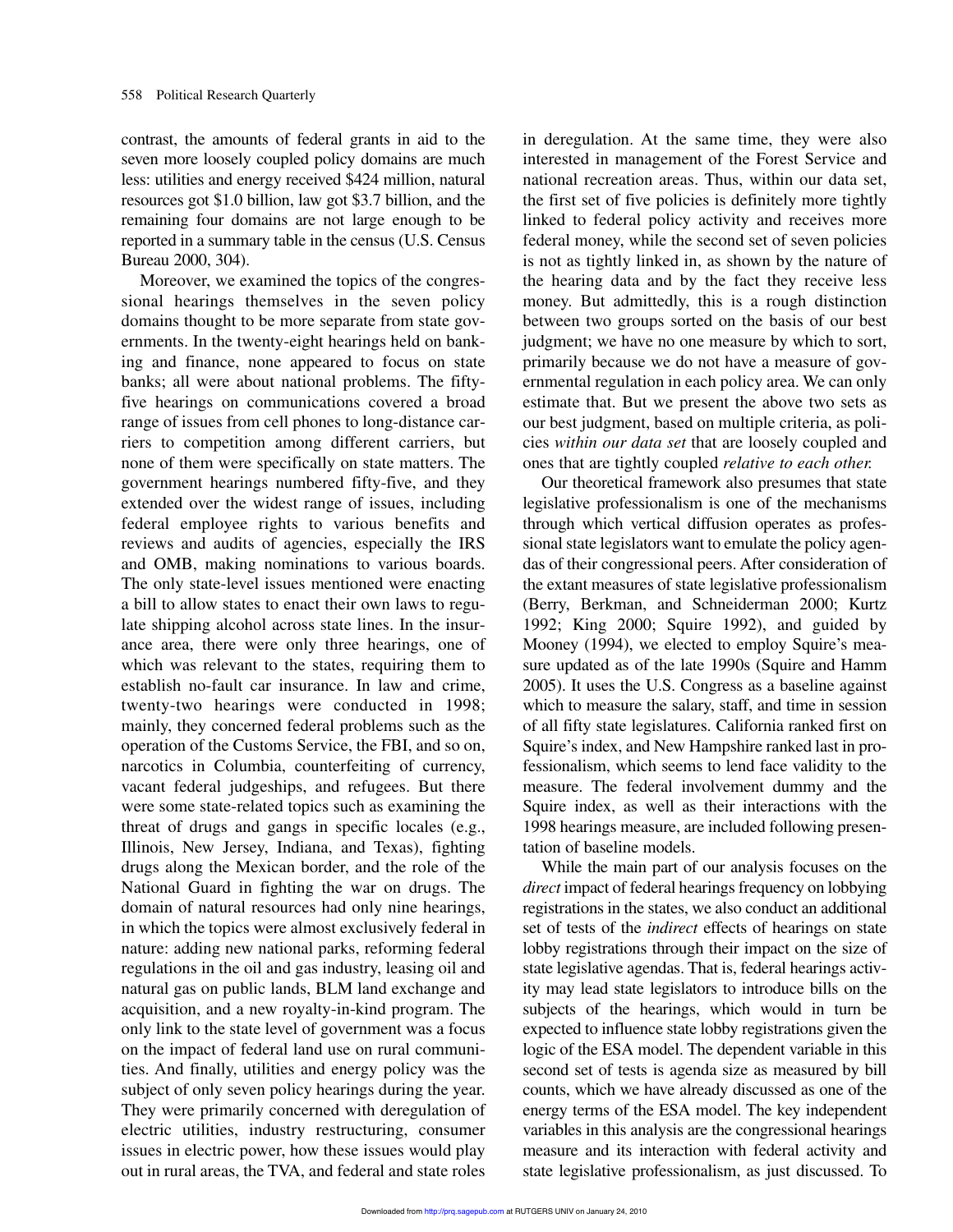|                                        | Dependent Variable: No. of Organizational Lobby Registrations 1999 |                        |                        |                        |                        |                        |                       |                        |  |
|----------------------------------------|--------------------------------------------------------------------|------------------------|------------------------|------------------------|------------------------|------------------------|-----------------------|------------------------|--|
| Independent Variable                   | Model 1                                                            | Model 2                | Model 3                | Model 4                | Model 5                | Model 6                | Model 7               | Model 8                |  |
| Sector gross state product 1999        | $0.72$ <sup>†††</sup>                                              | $0.67$ <sup>†††</sup>  | $0.65$ <sup>†††</sup>  | $0.65$ <sup>†††</sup>  | $0.65$ <sup>†††</sup>  | $0.72$ <sup>†††</sup>  | $0.38$ <sup>†††</sup> | $0.81$ <sup>†††</sup>  |  |
|                                        | 6.62                                                               | 6.36                   | 6.20                   | 6.17                   | 9.36                   | 10.25                  | 5.23                  | 11.82                  |  |
| Sector gross state product sq. 1999    | $-0.38$ <sup>†††</sup>                                             | $-0.35$ <sup>†††</sup> | $-0.33$ <sup>†††</sup> | $-0.33$ <sup>†††</sup> | $-0.31$ <sup>†††</sup> | $-0.35$ <sup>†††</sup> | $-0.11$ <sup>††</sup> | $-0.61$ <sup>†††</sup> |  |
|                                        | $-3.02$                                                            | $-2.85$                | $-2.67$                | $-2.65$                | $-5.41$                | $-6.10$                | $-2.06$               | $-10.26$               |  |
| Party competition                      | $-0.08$ <sup>†††</sup>                                             | $-0.09$ <sup>†††</sup> | $-0.09$ <sup>†††</sup> | $-0.09$ <sup>†††</sup> | $-0.10$ <sup>†††</sup> | $-0.09$ <sup>†††</sup> | $-0.01$               | $-0.09$ <sup>†††</sup> |  |
|                                        | $-2.74$                                                            | $-2.96$                | $-3.15$                | $-3.19$                | $-3.33$                | $-3.08$                | $-0.11$               | $-3.02$                |  |
| Size of 1999 agenda                    | $0.30^{++}$                                                        | $0.30^{++}$            | $0.29$ <sup>†††</sup>  | $0.29$ <sup>†††</sup>  | $0.19$ <sup>†††</sup>  | $0.21$ <sup>†††</sup>  | $0.25$ <sup>†††</sup> | $0.28$ <sup>†††</sup>  |  |
|                                        | 4.75                                                               | 5.10                   | 4.88                   | 4.59                   | 5.31                   | 5.62                   | 7.53                  | 8.21                   |  |
| 1999 fed. hearings                     |                                                                    | $0.15***$              |                        | $-0.01$                |                        | $0.47***$              | $0.35***$             | $0.49***$              |  |
|                                        |                                                                    | 4.40                   |                        | $-0.12$                |                        | 4.44                   | 3.95                  | 8.37                   |  |
| 1998 fed. hearings                     |                                                                    |                        | $0.16***$              | 0.17                   | $-0.15**$              | $-0.68***$             | $-0.53***$            | $-0.49***$             |  |
|                                        |                                                                    |                        | 4.38                   | 1.61                   | $-2.51$                | $-0.51$                | $-4.74$               | $-6.50$                |  |
| Federal involvement                    |                                                                    |                        |                        |                        | $-0.32***$             | $-0.45***$             | $-0.47***$            | $-0.18***$             |  |
|                                        |                                                                    |                        |                        |                        | $-4.84$                | $-6.33$                | $-7.89$               | $-3.09$                |  |
| Involvement $\times$ 1998 hearings     |                                                                    |                        |                        |                        | $0.58***$              | $0.80***$              | $0.75***$             | $0.33***$              |  |
|                                        |                                                                    |                        |                        |                        | 7.29                   | 8.63                   | 9.83                  | 5.58                   |  |
| Legislative professionalism            |                                                                    |                        |                        |                        | $-0.02$                | $-0.03$                | 0.00                  | 0.05                   |  |
|                                        |                                                                    |                        |                        |                        | $-0.39$                | $-0.59$                | 0.05                  | 1.16                   |  |
| Professionalism $\times$ 1998 hearings |                                                                    |                        |                        |                        | $0.11^{\dagger}$       | $0.08^{\dagger}$       | $0.14$ <sup>†††</sup> | 0.02                   |  |
|                                        |                                                                    |                        |                        |                        | 1.58                   | 1.35                   | 2.61                  | 0.28                   |  |
| Constant                               | 41.21                                                              | 33.84                  | 36.41                  | 36.65                  | 49.94                  | 46.43                  | 11.54                 | 32.34                  |  |
| $R^2$                                  | .47                                                                | .49                    | .49                    | .49                    | .54                    | .55                    | .72                   | .58                    |  |

**Table 1 Pooled Guild State Interest System Density Models with Federal Hearings Variables**

Note:  $N = 600$ . Standardized coefficients are presented with *t*-values reported below. Model 7 includes dummy variables for 49 states. In model 8, annual values of the dated dependent and independent variables are lagged 2 years. Thus, the dependent variable is for 1997 and the 1999 and 1998 dated independent variables are for 1997 and 1996, respectively.

 $*p$  < .10, two-tailed.  $**p$  < .05, two-tailed.  $**p$  < .01, two-tailed.  $^{\dagger}p$  < .10, one-tailed.  $^{\dagger +}p$  < .05, one-tailed.  $^{\dagger +}p$  < .01, one-tailed.

control for rival explanations of bill introductions, we include a full array of state dummy variables in these models, although these are not reported. We finally look at the combined direct and indirect effects of lagged hearings.

#### **Findings**

Table 1 presents the baseline and enhanced ESA lobbying registration models without inclusion of dummy controls for states except for model 7. Looking initially at these simpler models is essential, we think, to assess the robustness of the model given potential problems of collinearity associated with the state dummies. That is, the party competition variable varies over only states, not interest guilds. And the agenda size and hearings measures vary over only guilds, not states. Using dummy controls in these situations, thus, risks rather severe collinearity problems. But we will see later that introduction of the state dummy controls does not alter our findings. The first model in the table presents

a baseline predictor of state lobby registrations without inclusion of the federal policy activities measure. The linear GSP term is, as expected, positive and significant in the baseline ESA model as well as in all of the models including variants of the congressional hearings measure. Also as expected, the squared GSP estimates are uniformly negative and significant, indicating that density dependence sets in as interest systems become large. Similarly, the party competition estimates are negative and significant, indicating—given inverse coding—that registrations increase with competition. And the size of the state policy agenda—as measured by bill counts—generated positive, significant estimates. These results are as expected and provide strong support for the ESA model.<sup>15</sup> But this is not a new finding, and we therefore have little further to say about the ESA coefficients given that they are included in the models to provide the necessary context within which to assess the impact of the federal hearings variables.

Models 2 and 3 in Table 1 show, respectively, the impact of contemporaneous congressional hearings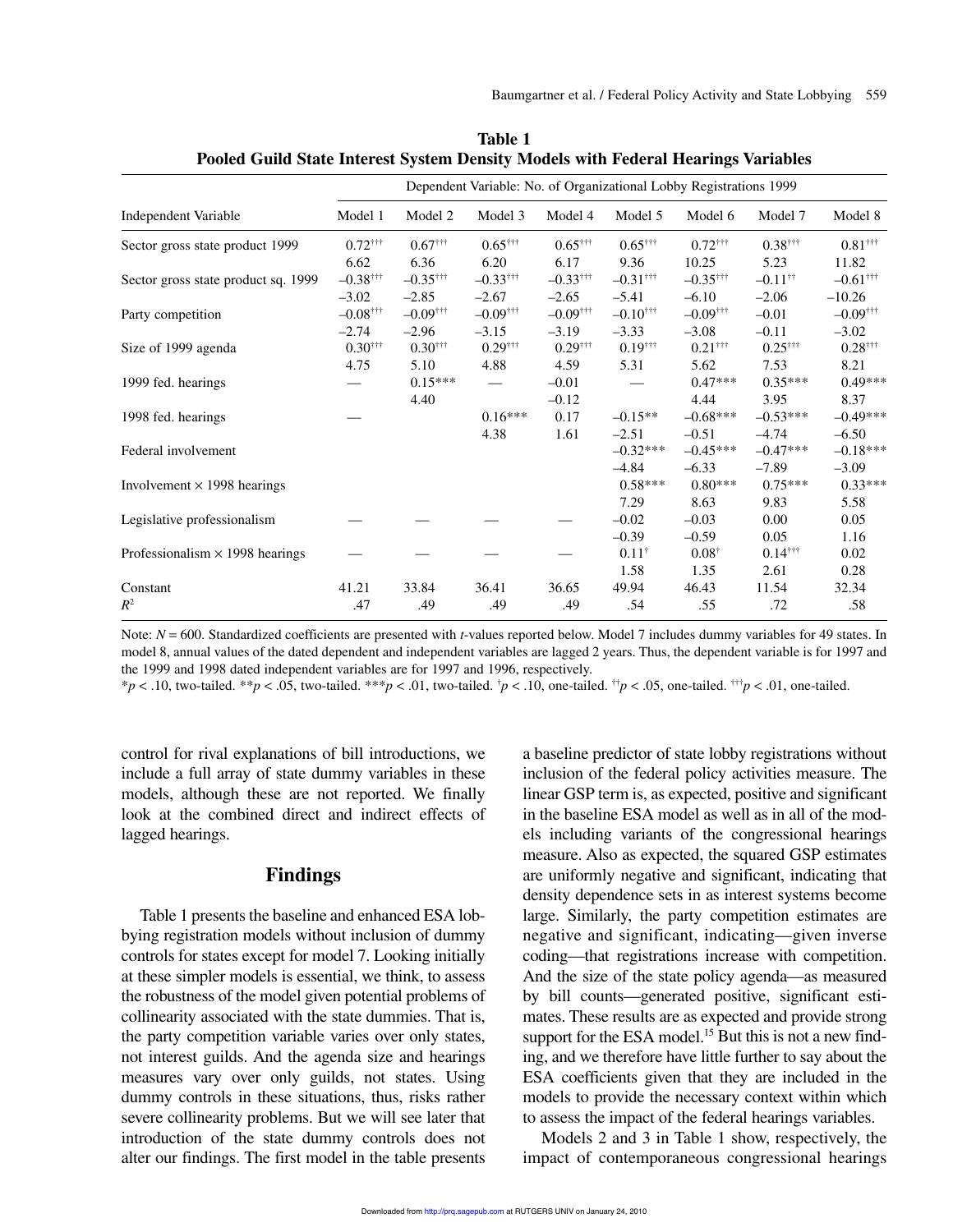in 1999 and lagged hearings in 1998 on state lobby registrations in 1999, controlling for the ESA model variables just explained. Federal hearings add only modestly to the overall predictive power of the two models, but both the 1999 (model 2) and the 1998 (model 3) variables are highly significant and positive, indicating that congressional hearings promote state lobby registrations. To distinguish between the contemporaneous effect of the 1999 hearings measure and the stimulation effect of the lagged 1998 measure, both are included in model 4 of the table. The estimate for the contemporaneous 1999 measure switches sign to negative. But the more important consequence of including both the 1998 and 1999 measures is that neither is now discernibly different from zero, precluding our ability to reject the null hypotheses that congressional hearings have no impact on state lobbying registrations. We have already noted, however, that the two measures are very strongly correlated  $(r = .95)$ . Thus, it is likely that collinearity is preventing us from distinguishing their effects. But given the strong positive estimates for both in models 2 and 3 and the fact that the positive estimate for the lagged 1998 variable in model 3 approaches standard significance criteria  $(t = 1.61)$ , we continue to include it in the model. However, we reconsider this decision below in our discussion of model 6. At this point, then, model 3 seems to provide the best specification and indicates that federal hearings do indeed stimulate state lobby registrations in a direct manner when controlling for the standard ESA variables. Our comparison of models 2 and 3 suggests that the *stimulation* effect (model 3) is more powerful than the potentially spurious explanation associated with the *contemporaneous* effect (model 2). The *substitution* effect—a negative relationship between federal activities and state mobilization receives no support.

In model 5, we include measures and interaction terms designed to distinguish policy areas with greater federal policy involvement and states with greater legislative professionalism. Inclusion of both variables and their interaction terms requires that we interpret our results carefully. Hearings in 1998 now show a slight negative relationship with lobby registrations  $(b =$ –0.15) as compared to a slightly stronger positive relationship in the basic model 3 ( $b = 0.16$ ). However, the interaction with areas of federal influence has a positive coefficient of 0.58, suggesting that the overall effect is highly positive for those issue areas with strong federal involvement, negative for those with little federal involvement. Similarly, the interaction between hearings and legislative professionalism is positive (0.11) as well, albeit weakly so at only the .10 level. Still, this suggests that those states with more professional legislatures respond significantly more strongly to federal government activities. These complicated interactions create some issues of collinearity in our models (e.g., as the states with highly professional legislatures also tend to be those with the greatest GSP values, an essential control in the ESA model). But the overall picture laid out in Table 1 is clear. Model 3 suggests that there is a stimulation effect. Model 5 makes clear that the patterns of interaction differ significantly, and indeed are opposite in impact, in professional as opposed to nonprofessional legislatures and in those issue areas with greater federal involvement versus those where the states are relatively autonomous. These findings suggest, reasonably enough, that state-level lobby registrations by organized interests can be affected by federal policy activity but that the effect is much stronger in certain states and in certain issue areas than in others.<sup>16</sup>

The results in model 5 include only the lagged 1998 hearings given the lack of discernible estimates in model 4 when both 1998 and 1999 hearings variables were included in the model. Model 6 is similar to model 5 but now reinserts the 1999 hearing variable to check whether the exclusion in model 5 based on considerations of collinearity was premature. It seems that it was. While all of the other estimates remain essentially the same, both the 1998 hearings estimate and the 1999 hearings estimate are significant in model 6. And their respective signs—positive for the 1999 estimate and, consistent with model 5, negative for the 1998 estimate—suggest that federal policy activity has a very complex influence on lobby registrations. The most plausible interpretation of the positive 1999 estimate is that both federal and state policy systems are responding *contemporaneously* to policy events in the real world. This effect now seems to be independent of the mix of *stimulus* and *substitution* effects associated with lagged 1998 hearings and its associated interactions with state legislative professionalism and the level of federal policy involvement.<sup>17</sup>

The last two models in Table 1 probe the robustness of the model in two ways. Model 7 is similar to model 6 but includes forty-nine state dummy variables to probe the robustness of the model in the face of naïve controls for other state-level influences on state lobby registrations. The results are very similar to those presented in model 6, with perhaps only two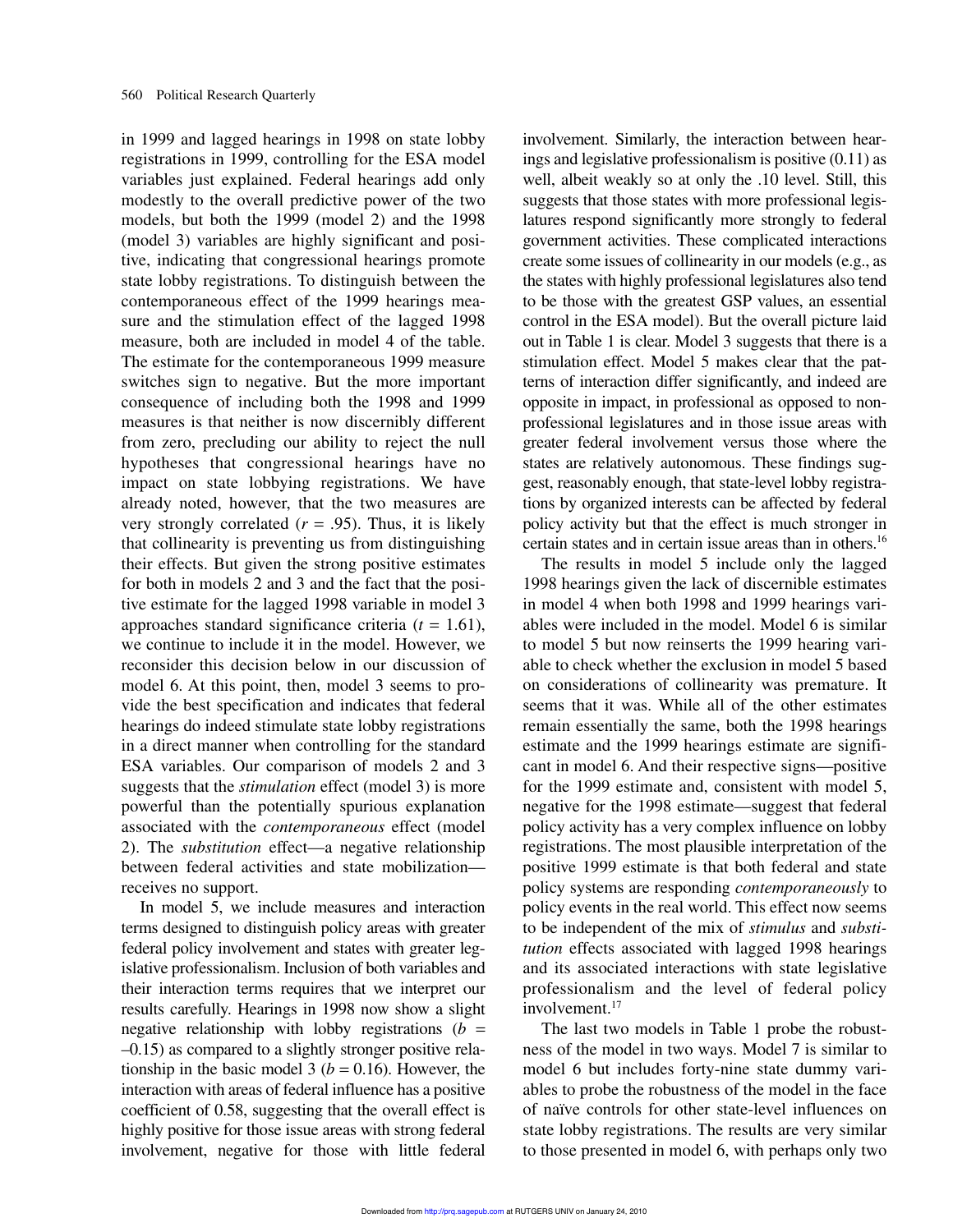|                                        |         | Dependent Variable: Size of State or Guild Policy Agenda, 1999 |            |            |  |  |
|----------------------------------------|---------|----------------------------------------------------------------|------------|------------|--|--|
| Independent Variable                   | Model 1 | Model 2                                                        | Model 3    | Model 4    |  |  |
| 1999 fed. hearings                     | 0.04    |                                                                | $-0.93***$ | $-0.55***$ |  |  |
|                                        | 0.76    |                                                                | $-10.01$   | $-4.95$    |  |  |
| 1998 fed. hearings                     |         | $0.14***$                                                      | $1.03***$  | $0.37***$  |  |  |
|                                        |         | 3.01                                                           | 9.97       | 2.62       |  |  |
| Federal involvement                    |         |                                                                |            | $-0.50***$ |  |  |
|                                        |         |                                                                |            | $-6.65$    |  |  |
| Involvement $\times$ 1998 hearings     |         |                                                                |            | $0.60***$  |  |  |
|                                        |         |                                                                |            | 6.15       |  |  |
| Legislative professionalism            |         |                                                                |            | $-0.36$    |  |  |
|                                        |         |                                                                |            | $-1.59$    |  |  |
| Professionalism $\times$ 1998 hearings |         |                                                                |            | $0.18**$   |  |  |
|                                        |         |                                                                |            | 2.54       |  |  |
| Constant                               | 11.16   | $-15.85$                                                       | 18.16      | 157.32     |  |  |
| $R^2$                                  | .35     | .37                                                            | .46        | .51        |  |  |

**Table 2 Pooled Guild Agenda Size Models with Federal Hearings Variables and State Dummies**

Note:  $N = 600$ . Standardized coefficients are presented with *t*-values reported below. Coefficients of state dummies are not shown. \**p* < .10, two-tailed. \*\**p* < .05, two-tailed. \*\*\**p* < .01, two-tailed.

points worth noting. First, the estimate for the party competition variable is no longer significant. This is almost certainly because of the inclusion of the state dummies since the party competition variable—along with several others—varies only by state. And second, the interaction of professionalism and 1998 hearings, which was positive but only weakly significant in models 5 and 6, now generates a positive estimate (0.14) that is significant at the .01 level. The last model in Table 1 differs from the others in terms of the period examined. That is, the dependent variable in this model is a count of lobby registrations by organizations for 1997 rather than 1999. Furthermore, the dated annual measures of the independent variables (GSP and GSP squared, size of agenda, and federal hearings) are for 1996 and 1997, respectively, rather than for 1998 and 1999. Thus, model 8 tests the same specification as used for model 6 but for two years prior to the earlier results.18 The results for model 8 are strikingly similar to those reported for model 6. In all but one case, the estimates are signed and significant in the same manner. The one exception is the interaction of professionalism and hearings, which, while only marginally significant in model 6  $(t = 1.35)$ , is not discernibly different from zero in model  $8$  ( $t = 0.28$ ). Again, however, at least some of this weakness may be because of collinearity. When either the legislative professionalism variable or its interaction with hearings is removed from model 8, the remaining estimate is positive with a notably higher *t*-value (*t* = 1.95 for professionalism and

 $t = 1.59$  for the professionalism and hearings interaction). Thus, the results reported earlier seem to be robust in the face of naïve controls for specification error and time period.

We return to considering the net effect of lagged hearings in a moment. But first, we have also noted that congressional hearings may also have an *indirect impact* on state lobby registrations by stimulating bill introductions in state legislatures, which in turn stimulates registrations in the manner specified by the baseline ESA model. We test this expectation in Table 2, which reports the results from regressing 1998 and 1999 federal hearings and their interactions with state legislative professionalism and federal responsibility on our measure of the size of state policy agendas (bill counts) in 1999. Obviously, this is far from a complete specification. Still, while their estimates are not reported, our specification also included a full set of state dummy variables to control—if in a naïve manner—for other state-level determinants of legislative activity (Gray and Lowery 1995b).

The results of the first model with only the 1999 hearings variable provides little evidence of a *contemporaneous* impact of federal hearings on the size of state agendas. The estimate of the 1999 congressional hearings in model 1 is positive but generates an estimate that is smaller than its standard error. In contrast, inclusion of the lagged 1998 hearings variable in model 2 generates a significant positive estimate, indicating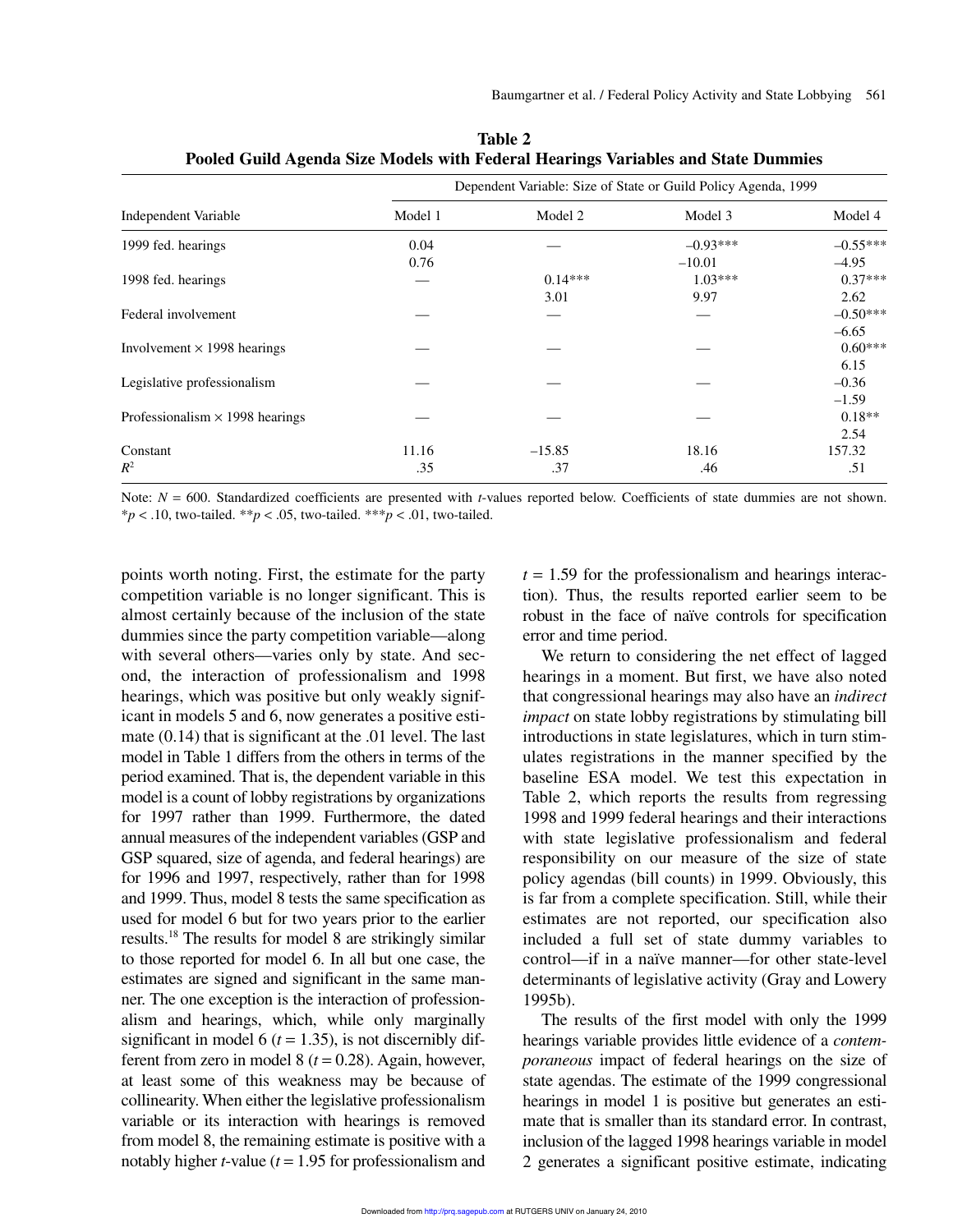

**Figure 1 Sensitivity of Number of State Lobby Registrations to Variations in Congressional Hearings, Professionalism, and Federal Policy Involvement**

that congressional hearings in one year have a positive or *stimulative* influence on state bill introductions in the following year, which then promote lobby registrations. Still, as seen in model 3, both a *lagged stimulative* and a *contemporaneous substitution* effect are evident when agenda size is regressed on both 1998 and 1999 hearings. The former is positive, suggesting that more congressional hearings in one year is associated with a larger state policy agenda in the following year. But the latter is positive, suggesting that within any one year, more federal attention to an issue via hearings suppresses the size of the state policy agenda in that policy domain in that same year. This is the opposite of the results in model 1, suggesting that activity of organized interests and bill introductions may not be fully in sync over time (but see Lowery, Gray, and Fellowes 2005a).

Both the positive 1998 and negative 1999 hearings estimates are also evident in model 4, which includes the federal influence and state legislative professionalism measures and their interactions with 1998 hearings. Both coefficients for federal influence and the two legislative professionalism estimates are significant and signed in a manner that is consistent with results reported in model 7 of Table 1. In general, greater federal involvement in a policy area suppresses the size of the state agenda in that domain as

measured by bill counts. However, when Congress holds more hearings, this is reversed so that states in the following year face a more crowded policy agenda. Furthermore, lagged federal hearings in general have an indirect stimulative impact on state lobby registrations through their impact on the size of state policy agendas ( $b = -0.37$ ). In sum, federal hearings activity has an *indirect* impact on the size of the lobby community via a similarly complex set of relationships as observed for the *direct* impacts.

So how do these direct and indirect federal influences combine to influence lobby registrations? Answers are provided in Figure 1, which reports the predicted number of lobby registrations for an interest guild under varying conditions of number of lagged (1998) congressional hearings, levels of state legislative professionalism, and level of federal policy involvement. These estimates were generated using the estimates reported in model 6 in Table 1 and setting most of the ESA variables (GSP, GSP squared, and party competition) at their means. We then varied number of congressional hearings, levels of legislative professionalism, and level of federal policy involvement across their means, plus one standard deviation, and minus one standard deviation, respectively. These changes tap the direct impacts of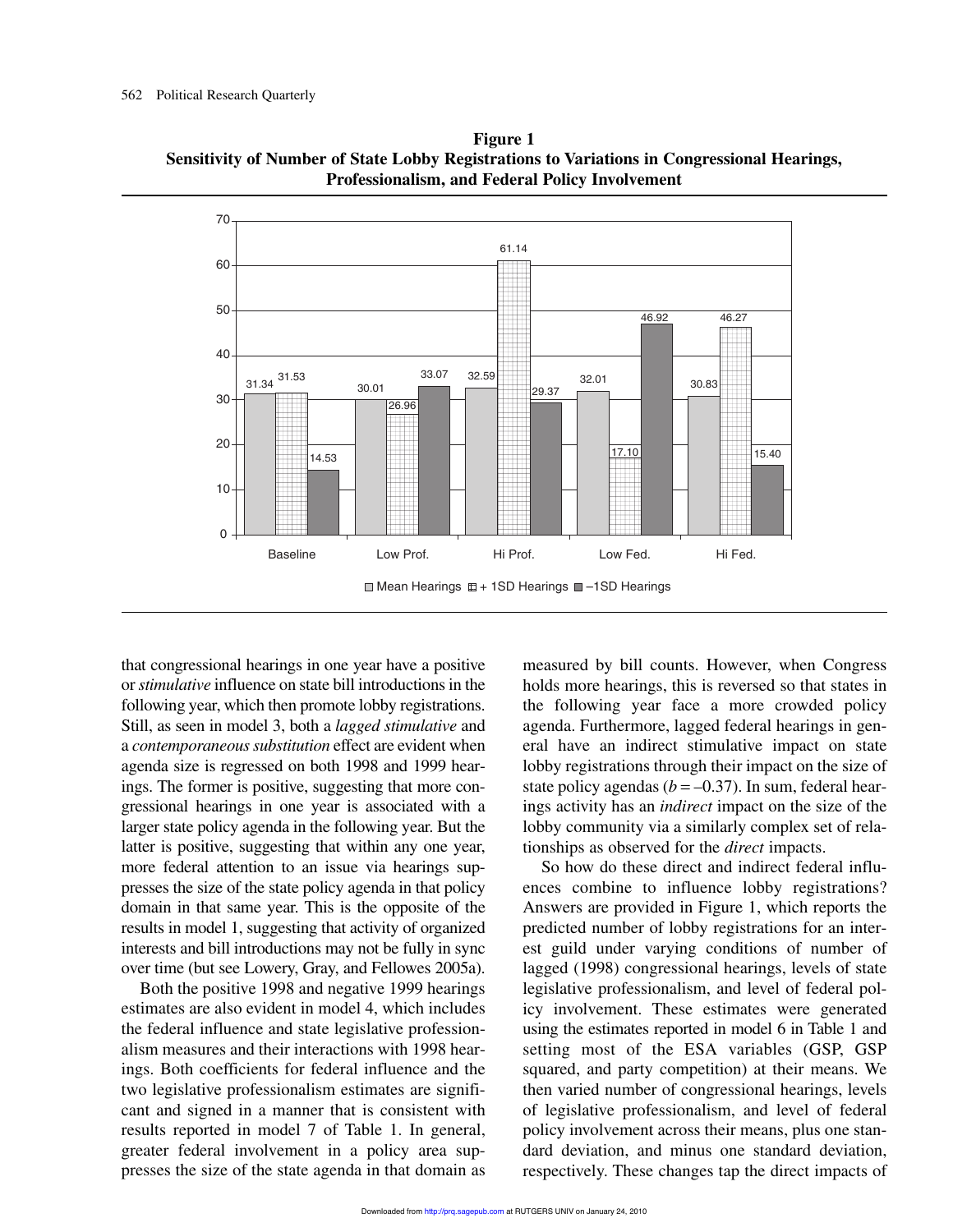federal hearings activity on state lobbying activity. We also, using the results in the last column of Table 2, varied the *values* of state policy agenda variable in the core ESA model for the several conditions of these three independent variables. This taps the indirect impacts of congressional hearing activity on lobby registration as expressed through the size of state policy agendas. Thus, the first set of three bars in the figure shows the expected number of lobby registrations for an interest guild holding *all* variables at their means (including professionalism and federal involvement) but using the mean, plus one standard deviation, and minus one standard deviation estimates of number of federal hearings, respectively, and the associated values for size of state policy agenda. The next set of three bars indicates the same results but under conditions of minus one standard deviation and plus one standard deviation in levels of professionalism and minus one standard deviation and plus one standard deviation in levels of federal involvement, respectively.

Three results of this figure are noteworthy. First, for states with average levels of legislative professionalism and interest guilds with average levels of federal involvement, higher than average numbers of hearings do not greatly increase lobbying registrations (31.53) over baseline (31.34). Yet lower than average levels of hearings lead to very low levels of lobby registration (14.53). This suggests that lagged hearings have a modest stimulative effect. But there are powerful interactions in the analysis.

Thus, second, the highest bar in the figure (61.14) is under the condition of higher than average hearings in states with professional legislatures. This really stands out in comparison to the other values in the second and third sets of comparisons. And it stands in sharp contrast to the weak substitution effect of federal hearings in the low professionalism condition, where higher than average numbers of lagged hearing produced an estimate of only 26.96 registrations while fewer than average hearings generated an estimate of 33.07 registrants. Simply put, more hearings in one year stimulate lobby registrations in states with professional legislatures in the following year. In sum, greater than average numbers of hearings *add* to the usual or baseline numbers of interest organizations registered to lobby in states with professionalized legislatures. The opposite, if a somewhat weaker, effect occurs in states with low levels of professionalism.

The third key result to note concerns the powerful interaction between numbers of congressional hearings and levels of federal policy involvement. In areas

of low federal involvement, fewer federal hearings are associated with higher number of lobby registration: 46.92 in the low hearings condition and only 17.10 in the high hearings condition. The opposite occurs in the high federal involvement condition; higher than average numbers of congressional hearings produce an estimated 46.27 lobby registrations while lower than average hearings produced only 15.40. In the former case, low federal involvement in general and few hearings in specific indicate a policy area that is likely to be fundamentally a state concern and one which the national government has chosen to avoid. As a result, we might well expect more lobbying activity at the state level. Still, the very low number of registrations (17.10) under the condition of low federal involvement and high numbers of congressional hearings is a bit surprising. One possibility is that this reflects something of a substitution effect with the causality operating in a consistent if mirror image of the health care example of a substitution effect discussed earlier. That is, we might see congressional hearings in some troubled policy areas in which the national government is not normally involved but in which there is also little policy activity—and thus relatively few organized interests—at the state level. Congressional hearings on race relations in the 1950s might provide an example where the Congress is acting in substitute for state policy makers. But under the high federal involvement condition, the impact of hearings is obvious and operates in the expected manner. When the Congress holds hearing on issues in which it exercises considerable influence, state lobbying activity increases markedly in the following year.

### **Conclusion**

Scholars have recently turned their attention to how political activity on the part of organized interests is stimulated by legislative agendas (Leech et al. 2005; Gray, Lowery, Fellowes, and Anderson 2005). We extended these analyses by examining several ways in which policy agendas at the national and state levels might be linked so as to influence the state interest group mobilization. By doing so, we have added evidence to support the claim that interest-group mobilization is affected not only by social and economic trends but also by the stimulative or suppressive effects of government activity itself. More to the point, the conclusion applies across the levels of the federal policy system. Our results support several conclusions, all of which point to various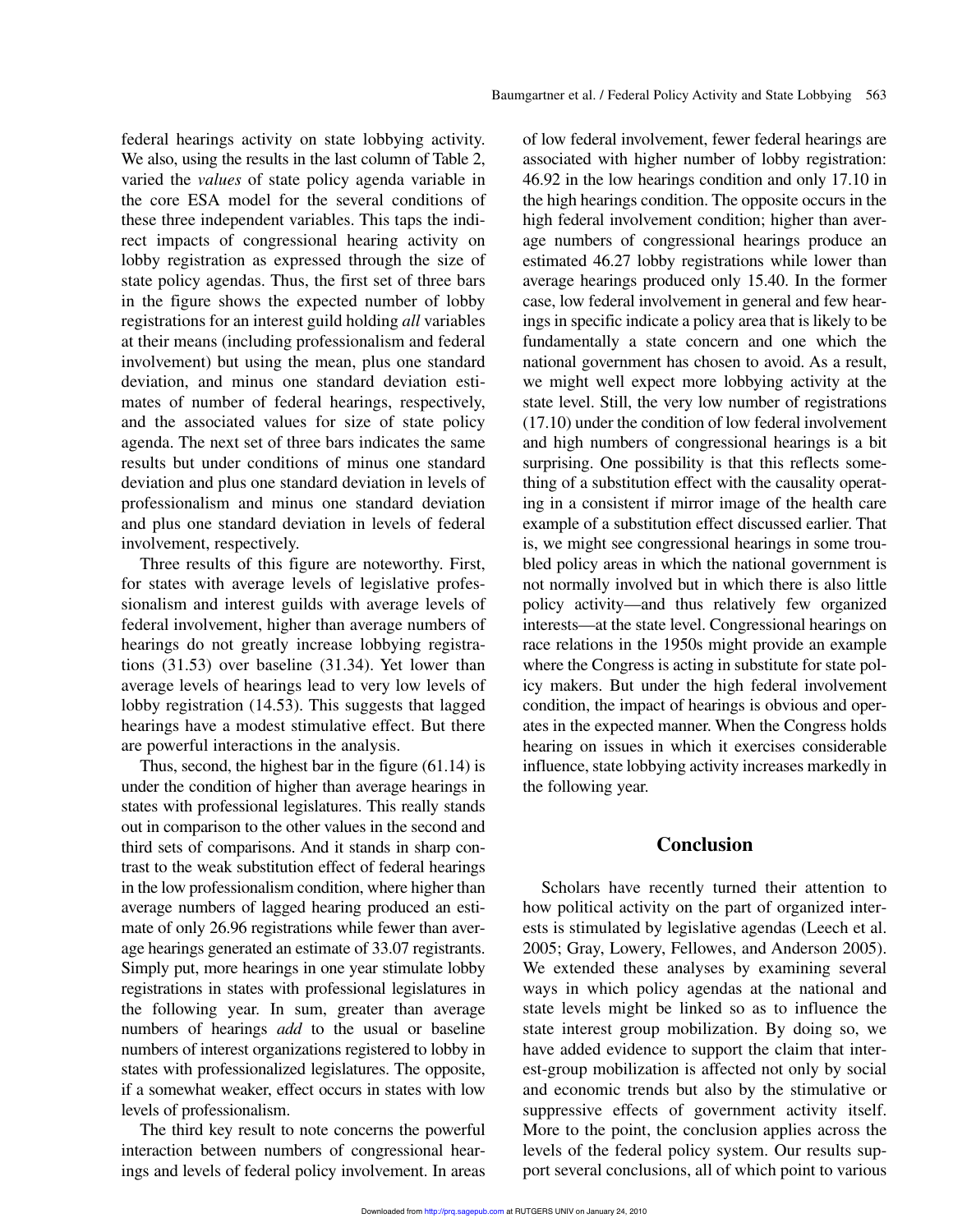ways in which the growth and development of policy activities at the federal level do indeed affect statelevel interest group mobilizations. The precise mechanisms and timing associated with these factors should be the object of further research, but the general effects are clear: strong linkages exist between federal policy activities and the subsequent activities of groups in the states.

First, given the positive sign and significance of the 1999 hearings variable in models 6 and 7 from Table 1, we have evidence of a *contemporaneous direct* response to ongoing events in the political world at both levels of government. We have not highlighted this impact in our discussion of Figure 1, which emphasizes the direct and indirect impacts of lagged hearings, but it is one of the most important aspects of our results. Lobbyists at the state level and members of Congress through hearings are both reacting to the same things; given their powerful incentives to do so, there is no reason to expect them to fail to react to common problems and opportunities.

Second, the results in the same models also provide evidence of a *direct lagged substitution* effect. That is, the negative and significant estimate of the 1998 hearings suggests that congressional hearings in one year dampen state lobby registrations in the following year, at least in certain states (those with the least professionalized legislatures) and in certain policy areas (those with the least federal involvement). But the more powerful impact is through *stimulating* even greater than baseline lobbying activity in states with professionalized legislatures and in policy areas with higher than average levels of federal involvement.

Third, the results in Table 2 suggests that congressional hearings have *indirect lagged stimulation* and *indirect contemporaneous substitution* effects on state lobbying activity though their impacts on the size of state policy agendas. These effects of the lagged (1998) and contemporary (1999) hearings variables are the opposite of those observed for the direct effects on registrations. This suggests that it takes time for changes in levels of federal activity to work their way into patterns of bill introductions in the states to which organized interests respond. But fourth, levels of professionalism in state legislatures and levels of federal involvement with policy areas influence these indirect (through the size of state policy agendas) effects in the same manner as observed with the direct effects. That is, the size of state policy agendas react more positively to lagged congressional hearings in states with professional legislatures and in policy areas in which the federal government plays a strong funding and/or regulator role.

The broader interpretation is that state lobby registrations seem to have a very complex *direct* and *indirect* response to congressional hearings. Our results suggest that the processes of vertical policy diffusion are many and distinct. In all, these findings provide strong and robust support for the view that organized interests are strongly affected not only by the "bottom-up" factors that have long been studied in the literature and that are reflected in the supply and area variables in the ESA model but also by the "energy" factors. The uncertainty of the state legislative environment, the degree of policy activity in the state, long- and short-term levels of policy activity apparent at the federal level, and especially the connections among these factors are important forces in stimulating organizations to mobilize either to protect themselves from initiatives they oppose or to take advantage of opportunities to shape new policies they support, *but only under certain conditions,* an observation that is impossible to derive from studies of diffusion focusing on a single policy. If a diffusion of policy attention is a necessary prerequisite for diffusions of policy innovations, then a broader consideration of the multiple pathways in which federal policy attention influences state policy attention in the manner examined here is needed in further studies of vertical diffusion. Organized interests react to their environments, and other levels of government and their activities are a large part of the environment.

#### **Notes**

1. A harsher if rarer form of substitution is *preemption*—when federal action precludes state action, such as with the 1974 Employee Retirement Income Security Act, which preempts state laws that "relate to" employee benefit programs (including health plans) unless such laws are part of the traditional state function of regulating insurance.

2. Done through the Medicare Prescription Drug, Improvement and Modernization Act of 2003.

3. Nathan argued that when society favors new public action, proponents find it more efficient to achieve policy change at the center. But when there is diminished support for public action in the society (i.e., during conservative periods), proponents are likely to be most successful in those states where there happens, for whatever reason, to be support for such action. Thus, states will move into policy areas as the national government moves out or does not take initiative.

4. The stringency of state lobbying registration rules has little impact on the density (Lowery and Gray 1994a, 1997) and diversity (Gray and Lowery 1998) of state interest communities.

5. Registration lists were gathered by mail or Web page from state agencies responsible for their maintenance. After purging state agencies in states requiring their registration, organizations registered to lobby—rather than individual lobbyists—were coded by organizational type (membership group, institution, or association) and interest content (twenty-six guilds of substantive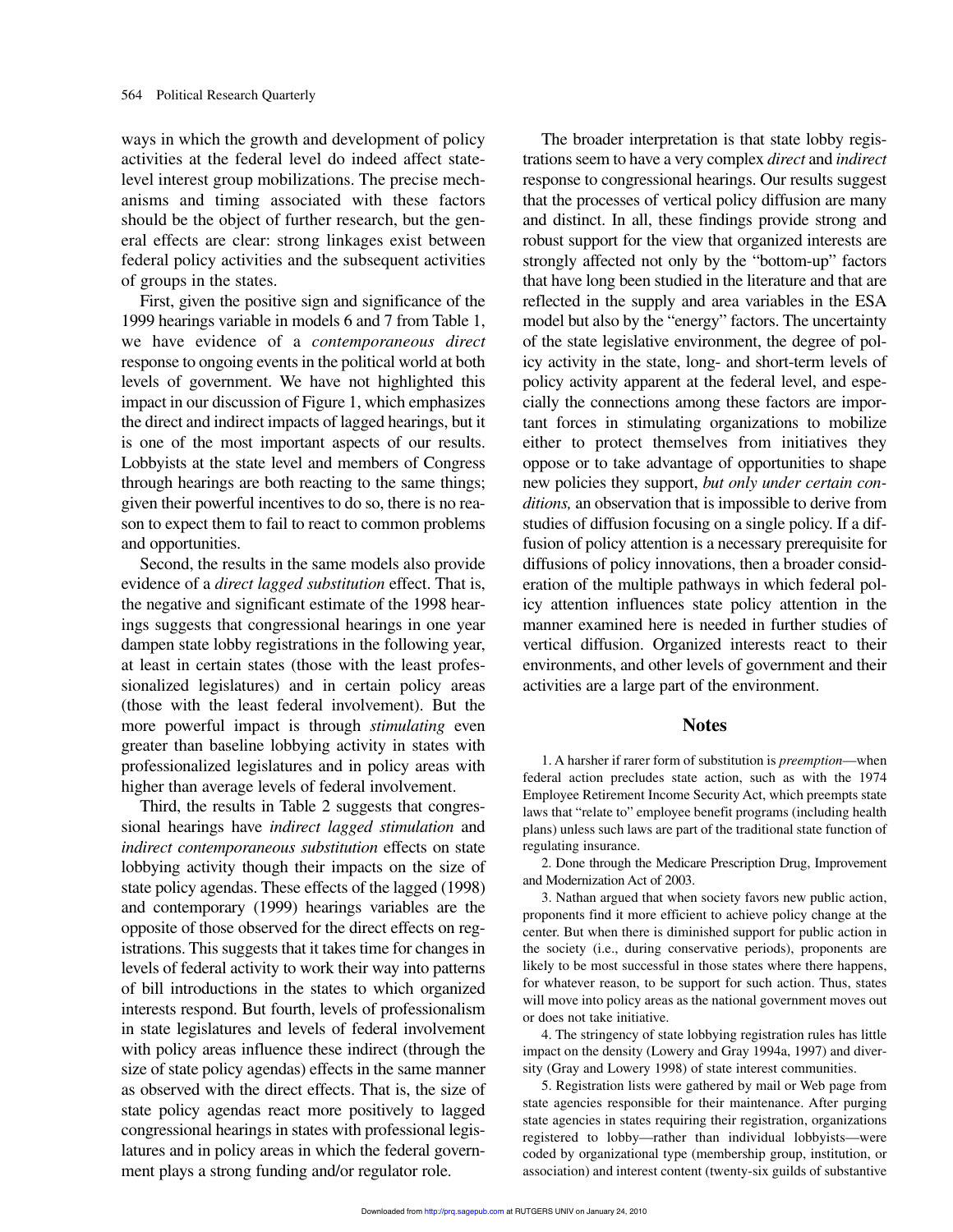interests) using directories of organizations and associations and the Web pages of individual organizations. A second coder then examined the coding assignments with discrepancies resolved via discussion between the two coders. Only 1.58 percent of the 35,928 registrations in 1997 and a similar number in 1999 could not be coded by type or substantive interest.

6. These included the organizations in the military/veterans, good government, tax, environment, religion, women's issues, and civil rights guilds. Similarly, the small business and the services-of-business guilds were excluded because of their extreme issue diversity, which made it difficult to identify their discrete interests in the bills being considered by state legislatures. Second, the small police/fire guild was combined with the local government guild.

7. Interest organizations frequently move on and off state lobby registration rolls as specific issues wax and wane (Gray and Lowery 1995a). For example, 17.35 percent of the interest organizations registered to lobby in the states in 1997 were not registered in 1998. Of those registered in 1998, 27.48 percent were not registered in 1997.

8. Lowery and Gray (2001) report that density dependence results roughly equally from the depression of new registrations and the death of older organizations.

9. These include narrow indicators that are specific to each guild (Lowery and Gray 1995), intermediate measures such as the number of firms associated with each (Lowery, Gray, and Fellowes 2005a), and highly aggregated measures such as total gross state product (GSP; Lowery and Gray 1998).

10. Guild-specific GSP is strongly correlated with the number of related firms (Lowery, Gray, and Fellowes 2005a), another intermediate measure of the area term of the energy-stability-area (ESA) model.

11. Several available measures of state agendas were considered. While each of these measures of legislative agendas has virtues, our analysis requires a measure of legislative activity in many different issue areas, a level of specificity that is not reached by extant measures. Furthermore, we required a measure of the entire state legislative agenda, and not only bills of high priority to governors or those with roll calls. Given that a considerable part of this analysis considers contemporaneous and lagged effects of hearings, some might ask about the exclusively contemporaneous inclusion of the bill count data in the ESA model. However, Lowery, Gray, and Fellowes (2005a) fully examined a variety of specifications for the agenda size variable, finding that a simple contemporaneous inclusion clearly proved to be the superior specification.

12. The database is maintained by LexisNexis, a division of Reed Elsevier Inc., and is available at http://www.nexis.com. The database contains bill text files for all bills considered by each statehouse in a calendar year and provides a separate listing for each revised version of a bill in the database. For example, Alabama House Bill 175, which appropriated \$4,564,831 to the Department of Public Health in 1997, was listed five times in the database: one entry was the introductory version, three were revisions, and the fifth was the enacted bill.

13. Alternative coding modes were considered, including keyword text and bill summary searches. But these were deemed to be infeasible or unreliable because of database limitations.

14. The search terms for the fifteen guilds were as follows (with the search terms in parentheses): agriculture (agriculture), finance (banking, real estate), communications (media, telecommunications), construction (construction), education (education), health

(health), insurance (insurance), law (legal), local government (municipality, public employees, police, fire), manufacturing (manufacturing), natural resources (gas, oil, minerals), sports (sport), transportation (highways, transit, airports), utilities (utilities), and welfare (social services, charities). Two issues must be noted. First, we do not believe that the search terms provide a comprehensive count of all of the bills the several guilds attend to as they lobby state legislators. Rather, the measure is designed to tap variations in legislative activity across states and across guilds. After reviewing the issue counts, we are quite confident that they tap this variation. States with extensive natural resources, for example, generated much higher bill counts than did those without oil, natural gas, or mining industries. Second, as noted earlier, some bills are counted more than once if they were revised as they moved through the legislative process. Rather than a drawback, we view this aspect of the coding scheme as quite appropriate for our purpose. The attention of organized interests should be heightened as bills proceed further on the road toward becoming law. Our coding scheme taps this greater energy. In 1999, the average guild in the average state generated 117.72 bill counts, with a standard deviation of 179.41.

15. One-tailed tests are used for the ESA model variables given strong prior expectations.

16. This complex interpretation was confirmed when model 2 was run separately under four conditions: (1) nonprofessional legislature (with the Squire indicator dichotomized into high and low levels of professionalism) and low federal activity, (2) nonprofessional legislature and high federal activity, (3) professional legislature and low federal activity, and (4) professional legislature and high federal activity. The standardized estimates of the 1998 hearings variables were, respectively, –0.12 (*t* = –2.71), 0.34 (*t* = 4.97), –0.15 (*t* = –1.13), and 0.63 (*t* = 3.49). Hearings had a negative, significant impact in condition 1, a slightly negative impact in condition 3, a modest but significantly positive impact in condition 2, and a very strong positive impact in condition 4.

17. We also tried to examine the interactions of federal responsibility and professionalism with contemporaneous 1999 hearings. At that point, however, collinearity became overwhelming.

18. Although there are considerable continuities across number of federal hearings over this two-year period, the numbers are less than perfectly correlated. That is, the simple correlation of the 1999 and 1997 hearings numbers across the twelve sectors is .88, and the correlation of the 1996 and 1998 measures is .76. The simple correlation of the 1997 and 1999 dependent variable is .92. The remaining variables were not changed in model 8 because they were measured for the latter half of the 1990s and change relatively little over time within states.

#### **References**

- Baumgartner, Frank R., and Bryan D. Jones. 1993. *Agendas and instability in American politics.* Chicago: University of Chicago Press.
- Baumgartner, Frank R., and Christine Mahoney. 2004. Social movements and the rise of new issues. In *Routing the opposition: Social movements, public policy and democracy,* ed. Helen Ingram, Valerie Jenness and David S. Meyer, 65-86. Minneapolis: University of Minnesota Press.
- Berry, William D., Michael B. Berkman, and Stuart Schneiderman. 2000. Legislative professionalism and incumbent reelection: The development of institutional boundaries. *American Political Science Review* 94:859-74.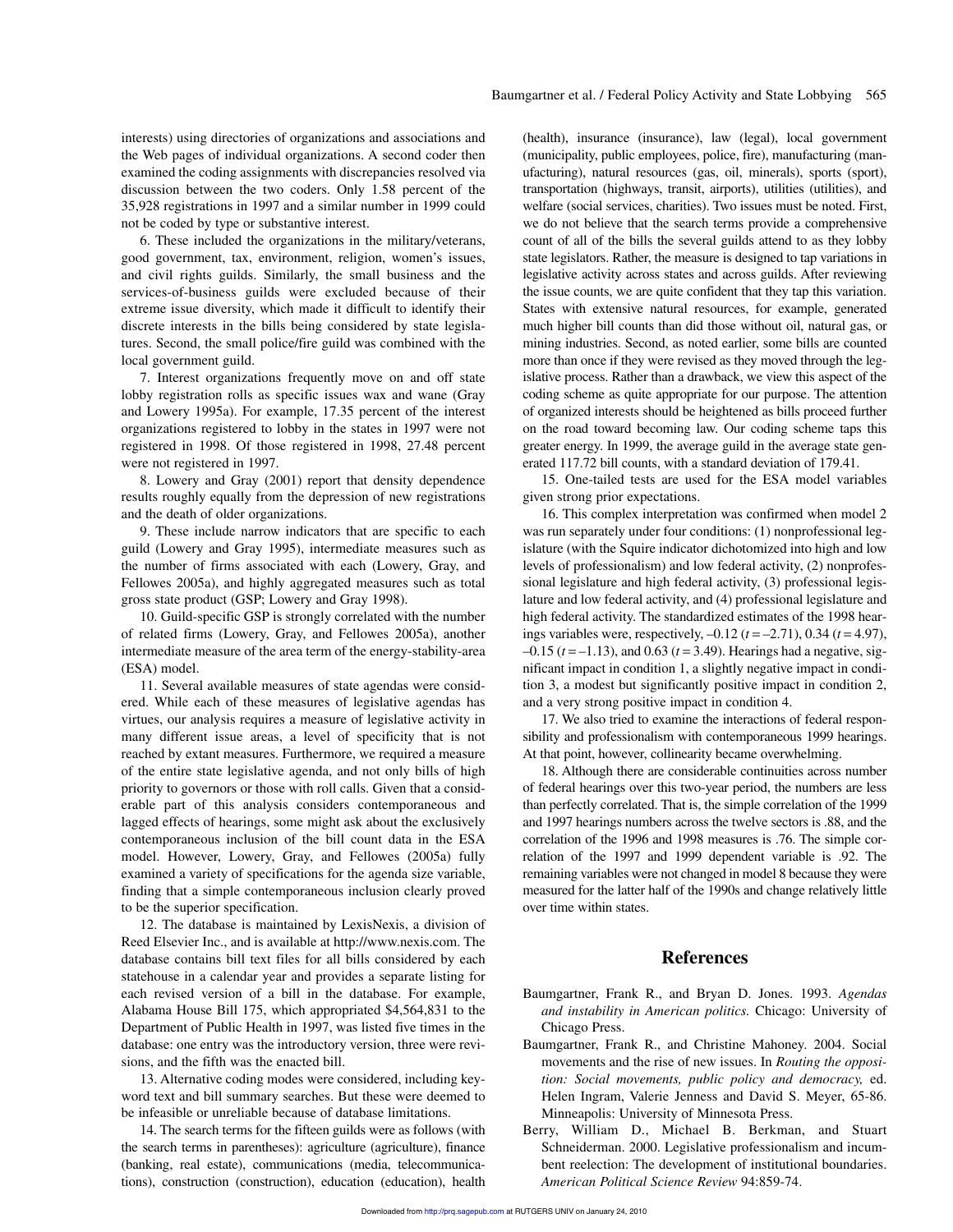- Bowling, Cynthia J., and Margaret R. Ferguson. 2001. Divided government, interest representation, and policy differences: Competing explanations of gridlock in the fifty states. *Journal of Politics* 63:182-206.
- Campbell, Andrea L. 2005. *How policies make citizens: Senior political activism and the American welfare state.* Princeton, NJ: Princeton University Press.
- Daley, Dorothy M., and James C. Garand. 2005. Horizontal diffusion, vertical diffusion, and internal pressure in state environmental policymaking, 1989-1998. *American Politics Research* 33:615-44.
- Davis, Gray. 2002. California takes on air pollution and greenhouse gases**.** *Washington Post.* July 22.
- Gray, Virginia, and David Lowery. 1995a. The demography of interest organization communities: Institutions, associations, and membership groups. *American Politics Quarterly* 23:3-32.
- ———. 1995b. Interest representation and democratic gridlock. *Legislative Studies Quarterly* 20:531-52.
- ———. 1998. State lobbying regulations and their enforcement: Implications for the diversity of state interest communities. *State and Local Government Review* 30:78-91.
- Gray, Virginia, David Lowery, Matthew Fellowes, and Jennifer Anderson. 2005. Understanding the demand-side of lobbying: Interest system energy in the American states. *American Politics Research* 33:404-34.
- Gray, Virginia, David Lowery, and Erik K. Godwin. 2007a. The politics of managed care: Explaining variations in state health maintenance organizations regulations. *Journal of Health Politics, Policy and Law* 32:457-95.
- ———. 2007b. Public preferences and organized interests in health policy: State pharmacy assistance programs as innovations. *Journal of Health Politics, Policy and Law* 32:89-129.
- Gray, Virginia, David Lowery, Erik Godwin, and James Monogan. 2005. Incrementing toward nowhere: Universal health care coverage in the states. Paper presented at the annual meeting of the American Political Science Association, Chicago.
- Grodzins, Morton. 1966. *The American system: A new view of government in the United States.* Chicago: Rand McNally.
- Hecht, Stacey Hunter. 2001. Laboratories or lighthouses: The states, the federal government, and social policy innovation. PhD diss., Univ. of Minnesota.
- Heinz, John P., Edward O. Laumann, Robert L. Nelson, and Robert H. Salisbury. 1993. *The hollow core.* Cambridge, MA: Harvard University Press.
- Johnson, Haynes, and David S. Broder. 1996. *The system: The American way of politics at the breaking point.* Boston: Little, Brown.
- Jones, Bryan D., and Frank Baumgartner. 2005. *The politics of attention: How governments prioritize problems.* Chicago: University of Chicago Press.
- Karch, Andrew. 2007. *Democratic laboratories: Policy diffusion among the American states.* Ann Arbor: University of Michigan Press.
- Keiderman, Eric. 2007. State immigration laws multiply. http://www.stateline.org/live/details/story?contentId=229930.
- King, James D. 2000. Changes in professionalism in U.S. state legislatures. *Legislative Studies Quarterly* 25:327-43.
- Kurtz, Karl T. 1992. Understanding the diversity of American state legislatures. *Legislative Studies Section Newsletter* (June): 2-5.
- Leech, Beth L., Frank R. Baumgartner, Timothy La Pira, and Nicholas A. Semanko. 2005. Drawing lobbyists to Washington: Government activity and interest-group mobilization. *Political Research Quarterly* 58:19-30.
- Lowery, David, and Virginia Gray. 1994a. Do lobbying regulations influence lobbying registrations. *Social Science Quarterly* 75:382-84.
- -. 1994b. The nationalization of state interest group system density and diversity. *Social Science Quarterly* 75:368-77.
- ———. 1995. The population ecology of Gucci Gulch, or the natural regulation of interest group numbers in the American states. *American Journal of Political Science* 39:1-29.
- ———. 1997. How some rules just don't matter: The regulation of lobbyists. *Public Choice* 91:139-47.
- ———. 1998. Representational concentration and interest community size: A population ecology interpretation. *Political Research Quarterly* 51:919-44.
- ———. 2001. The expression of density dependence in state communities of organized interests. *American Politics Research* 29:374-91.
- Lowery, David, Virginia Gray, and Matthew Fellowes. 2005a. Organized interests and political extortion: A test of the fetcher bill hypothesis. *Social Science Quarterly* 86:368-85.
- 2005b. Sisyphus meets the borg: Economic scale and the inequalities in interest representation. *Journal of Theoretical Politics* 17:41-74.
- Mettler, Suzanne. 2005. *Soldiers into citizens: The G.I. Bill and the making of the greatest generation.* New York: Oxford University Press.
- Mintrom, Michael. 1997. Policy entrepreneurship and the diffusion of innovation. *American Journal of Political Science* 41:738-70.
- Mooney, Christopher Z. 1994. Measuring U.S. state legislative professionalism: An evaluation of five indices. *State and Local Government Review* 26:70-78.
- Mossberger, Karen. 1999. State-federal diffusion and policy learning: From enterprise zones to empowerment zones. *Publius* 29:31-50.
- National Conference of State Legislatures. 2007. Immigrant policy project: Overview of state legislation related to immigration and immigrants in 2007. http://ww.ncsl.org/programs/immig/ 2007StateLegislationImmigration.htm.
- Rabinowitz, George, and Stuart Elaine Macdonald. 1989. A directional theory of voting. *American Political Science Review* 83 (1): 93-121.
- Shipan, Charles R., and Craig Volden. 2006. Bottom-up federalism: The diffusion of antismoking policies from U.S. cities to states. *American Journal of Political Science* 50:825-43.
- Skocpol, Theda. 1992. *Protecting soldiers and mothers: The political origins of social policy in the United States.* Cambridge, MA: Harvard University Press.
- Skocpol, Theda, Marjorie Abend-Wein, Christopher Howard, and Susan Goodrich Lehmann. 1993. Women's associations and the enactment of mothers' pensions in the United States. *American Political Science Review* 87:686-701.
- Soss, Joe B. 2002. *Unwanted claims: The politics of participation in the U.S. welfare system.* Ann Arbor: University of Michigan Press.
- Squire, Peverill. 1992. Legislative professionalization and membership diversity in state legislatures. *Legislative Studies Quarterly* 17:69-79.